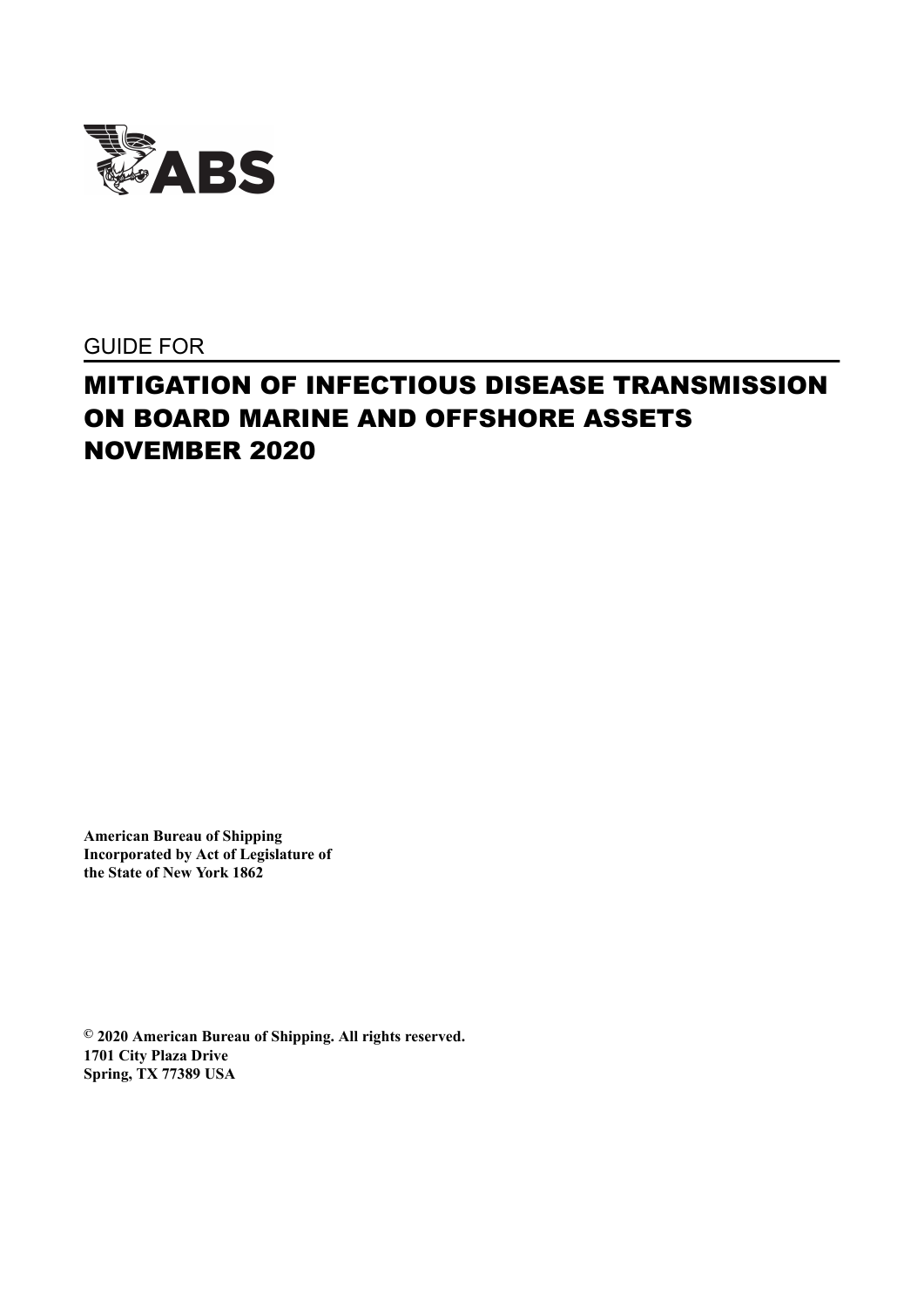## Foreword

Similar to land-based facilities, marine and offshore assets can be exposed to outbreaks of infectious diseases. The COVID-19 outbreak, which was declared a pandemic in March of 2020, is an example. During such outbreaks the health and wellbeing of seafarers and passengers can be impacted as well as the normal operation of marine and offshore assets.

ABS recognizes that an asset's physical arrangement and operational procedures can act to mitigate the occurrence and transmission of infectious diseases. This Guide addresses the former.

The arrangement requirements contained in this Guide address the layout and configuration of spaces which can be used for the isolation and segregation of crew or passengers, and shore personnel or visitors. In addition, the Guide addresses the ventilation and interior surfaces of certain accommodation and working spaces on marine or offshore assets. Assets that satisfy the arrangement requirements of this Guide may be given an optional notation Infectious Disease Mitigation-Arrangements (**IDM-A**).

The requirements contained in this Guide do not replace any requirements of flag State, coastal State, port State, or other governing health authorities.

The effective date of this Guide is the first day of the month of publication.

Users are advised to check periodically on the ABS website www.eagle.org to verify that this version of this Guide is the most current.

*We welcome your feedback. Comments or suggestions can be sent electronically by email to rsd@eagle.org.*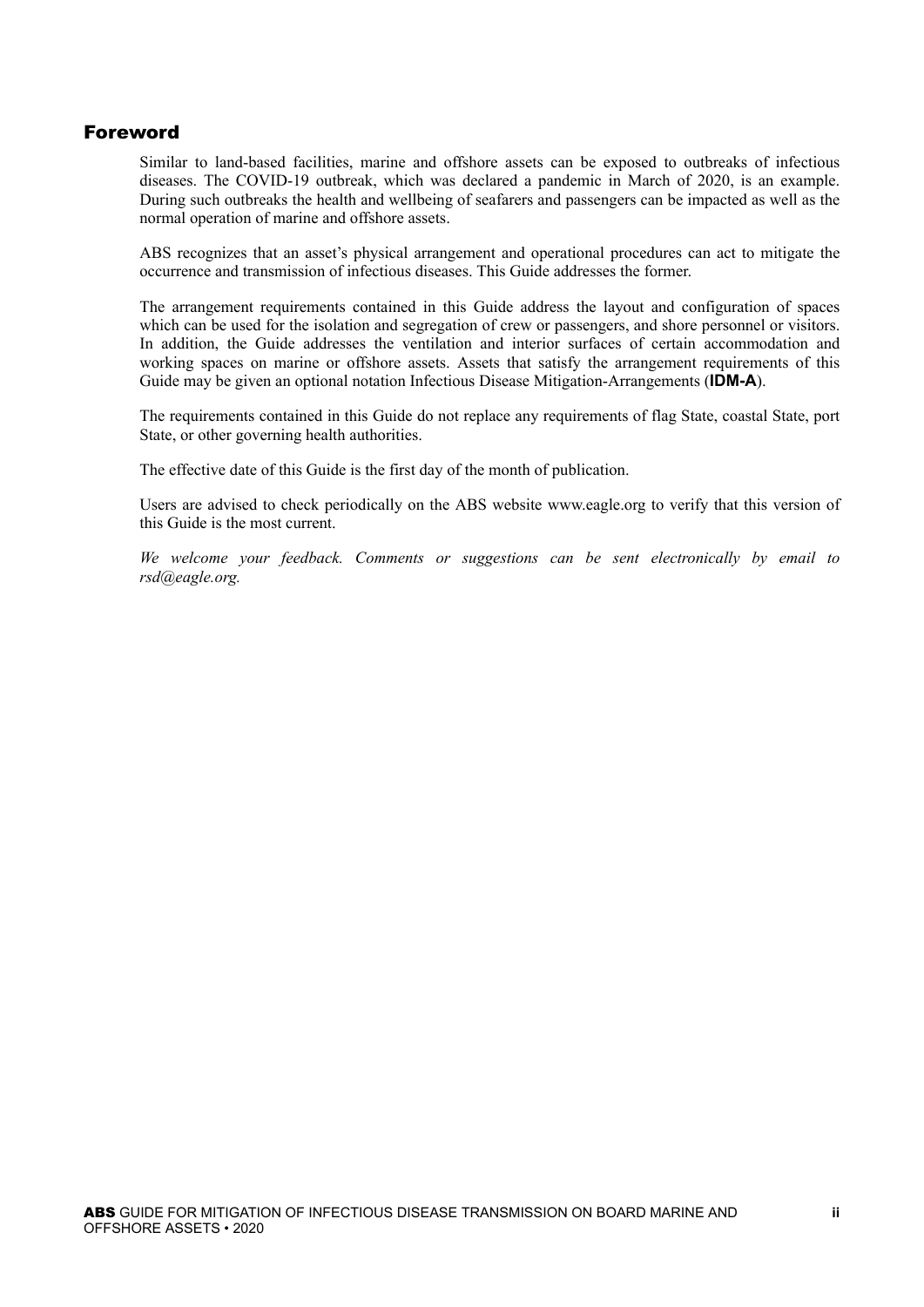

## GUIDE FOR

# MITIGATION OF INFECTIOUS DISEASE TRANSMISSION ON BOARD MARINE AND OFFSHORE ASSETS

|                | <b>CONTENTS</b> |   |     |                                                               |  |  |  |
|----------------|-----------------|---|-----|---------------------------------------------------------------|--|--|--|
| <b>SECTION</b> | 1               |   |     |                                                               |  |  |  |
|                |                 | 1 |     |                                                               |  |  |  |
|                |                 | 2 |     |                                                               |  |  |  |
|                |                 | 3 |     |                                                               |  |  |  |
|                |                 | 4 |     |                                                               |  |  |  |
|                |                 | 5 |     |                                                               |  |  |  |
|                |                 | 6 |     |                                                               |  |  |  |
|                |                 | 7 |     | Document and Plans to be Submitted for Engineering Review 7   |  |  |  |
|                |                 | 8 |     |                                                               |  |  |  |
|                |                 | 9 |     |                                                               |  |  |  |
| <b>SECTION</b> | $\mathbf{2}$    |   |     | Arrangement Requirements for Infectious Disease Mitigation 10 |  |  |  |
|                |                 | 1 |     |                                                               |  |  |  |
|                |                 | 2 |     |                                                               |  |  |  |
|                |                 |   | 2.1 |                                                               |  |  |  |
|                |                 |   | 2.2 |                                                               |  |  |  |
|                |                 |   | 2.3 |                                                               |  |  |  |
|                |                 |   | 2.4 |                                                               |  |  |  |
|                |                 |   | 2.5 |                                                               |  |  |  |
|                |                 | 3 |     |                                                               |  |  |  |
|                |                 |   | 3.1 |                                                               |  |  |  |
|                |                 |   | 3.2 |                                                               |  |  |  |
|                |                 |   | 3.3 |                                                               |  |  |  |
|                |                 | 4 |     | Sanitary Spaces for Shore Personnel and Visitors 15           |  |  |  |
|                |                 |   | 4.1 |                                                               |  |  |  |
|                |                 |   | 4.2 |                                                               |  |  |  |
|                |                 |   | 4.3 |                                                               |  |  |  |
|                |                 | 5 |     | Designated Office for Shore Personnel and Visitors 16         |  |  |  |
|                |                 |   | 5.1 |                                                               |  |  |  |
|                |                 |   | 5.2 |                                                               |  |  |  |
|                |                 |   | 5.3 |                                                               |  |  |  |
|                |                 | 6 |     |                                                               |  |  |  |
|                |                 |   | 6.1 |                                                               |  |  |  |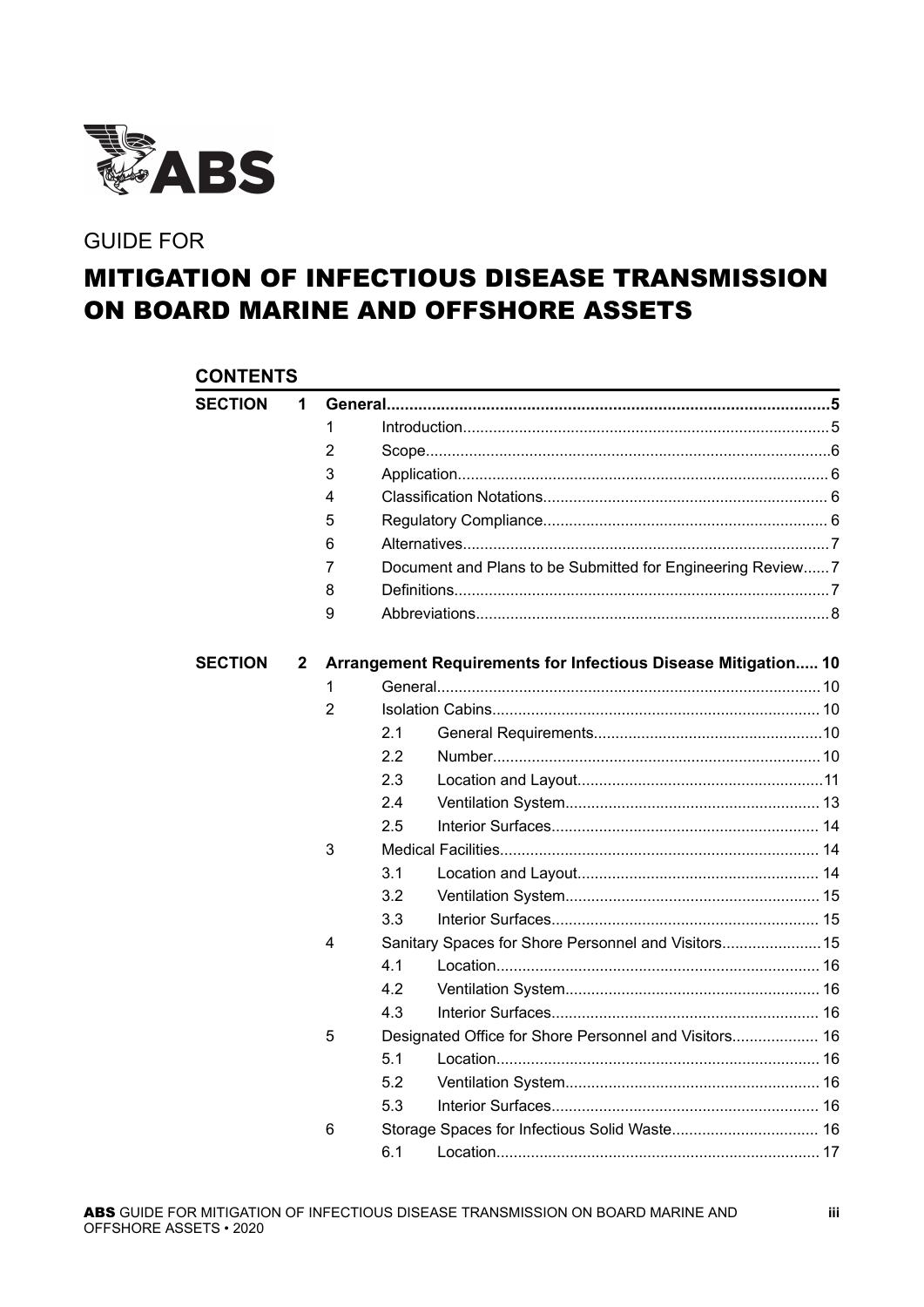|                 |   | 6.2             |                                                         |  |
|-----------------|---|-----------------|---------------------------------------------------------|--|
|                 |   | 6.3             |                                                         |  |
|                 |   | 7               | Storage Spaces for Cleaning Agents and Disinfectants 17 |  |
|                 |   | 7.1             |                                                         |  |
|                 |   | 7.2             |                                                         |  |
|                 |   | 7.3             |                                                         |  |
|                 | 8 |                 |                                                         |  |
|                 |   | 8.1             |                                                         |  |
|                 |   | 9               |                                                         |  |
|                 |   |                 |                                                         |  |
|                 |   | <b>FIGURE 1</b> |                                                         |  |
|                 |   | <b>FIGURE 2</b> | Two Isolation Cabins Sharing Anteroom 12                |  |
|                 |   | <b>FIGURE 3</b> | Isolation Cabin with Shared Sanitary Space and          |  |
|                 |   |                 |                                                         |  |
|                 |   |                 |                                                         |  |
| <b>SECTION</b>  | 3 |                 |                                                         |  |
|                 |   | 1               |                                                         |  |
|                 |   | 2               |                                                         |  |
|                 |   | 3               |                                                         |  |
|                 |   | 4               |                                                         |  |
|                 |   |                 |                                                         |  |
| <b>APPENDIX</b> | 1 |                 |                                                         |  |
|                 |   | 1               |                                                         |  |
|                 |   | 2               |                                                         |  |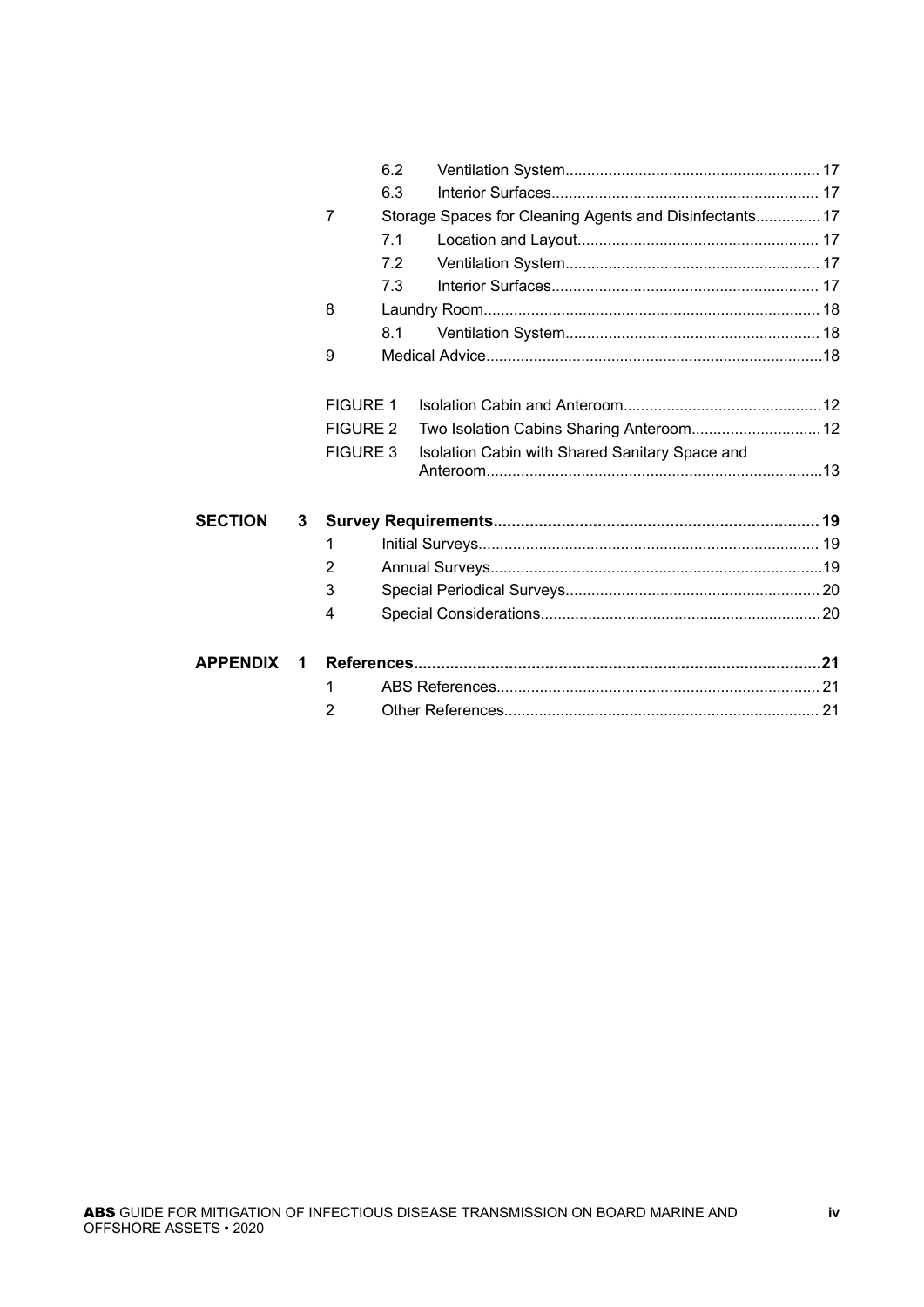<span id="page-4-0"></span>

## SECTION 1 General

## 1 Introduction

Many infectious (communicable) diseases are caused by microbes including viruses, bacteria, fungi, and protozoa. Some infectious agents can remain viable in air, water, food, on surfaces, and in nearly all body fluids including vomitus, feces, sputum, blood, nasal droplets from coughing and sneezing, etc. (recognizing that many organisms are present in only a subset of these body fluids). Many infectious agents remain viable long enough to enable an indirect transfer from one person to another via one of these substrates, which can cause an outbreak. Since the environment on marine and offshore assets is usually very confined, infectious diseases have the potential to spread rapidly and affect significant proportions of the personnel on board.

On marine and offshore assets, infectious diseases are transmitted mainly through these six routes:

- *i)* Food
- *ii)* Water
- *iii)* Vectors (e.g., insects and rodents)
- *iv)* Air
- *v)* Direct contact with an infected person
- *vi*) Indirect contact with contaminated objects and surfaces.

When the infectious disease is transmitted through the air, the infectious agents may be contained in either droplets or droplet nuclei (aerosol). Droplets are greater than 5  $\mu$ m (1.9685 × 10<sup>-4</sup> in.) in size and are usually generated when a person coughs or sneezes. The droplets containing infectious agents can then reach another person who is standing in the proximity (usually within a few meters). This can constitute a direct form of infectious disease transmission. The droplets tend to fall out of the air quickly and do not travel large distances. Droplet nuclei are the residue of droplets. They are far smaller, usually between 1  $\mu$ m (3.93701 × 10<sup>-5</sup> in.) and 5  $\mu$ m (1.9685 × 10<sup>-4</sup> in.) in size and can remain suspended in the air for a very long time. Droplet nuclei can travel large distances and can constitute an indirect form of infectious disease transmission.

This Guide focuses on air and direct/indirect contact routes since other routes of transmission are well covered by other standards such as the Ship Sanitation Certificate (see Subsection 1/5) stipulated by the International Health Regulations (IHR 2005) [1]. The requirements stated in this Guide are meant to complement, not duplicate, these other infectious disease control measures.

A valid Ship Sanitation Certificate is an internationally recognized document which certifies the sanitary condition of a ship engaged in international travel. The ship sanitation certification process verifies, among other things, that the ship satisfies the minimum requirements regarding food and water safety and vector control aimed at mitigating the transmission of infectious diseases. A valid Ship Sanitation Certificate, or an equivalent for offshore assets and marine assets which do not require this certificate, is a prerequisite to obtain the optional notation specified in this Guide (see Subsection 1/5).

The measures for mitigating the occurrence and transmission of infectious diseases on board marine and offshore assets can be separated into arrangement and operational measures. These measures reduce the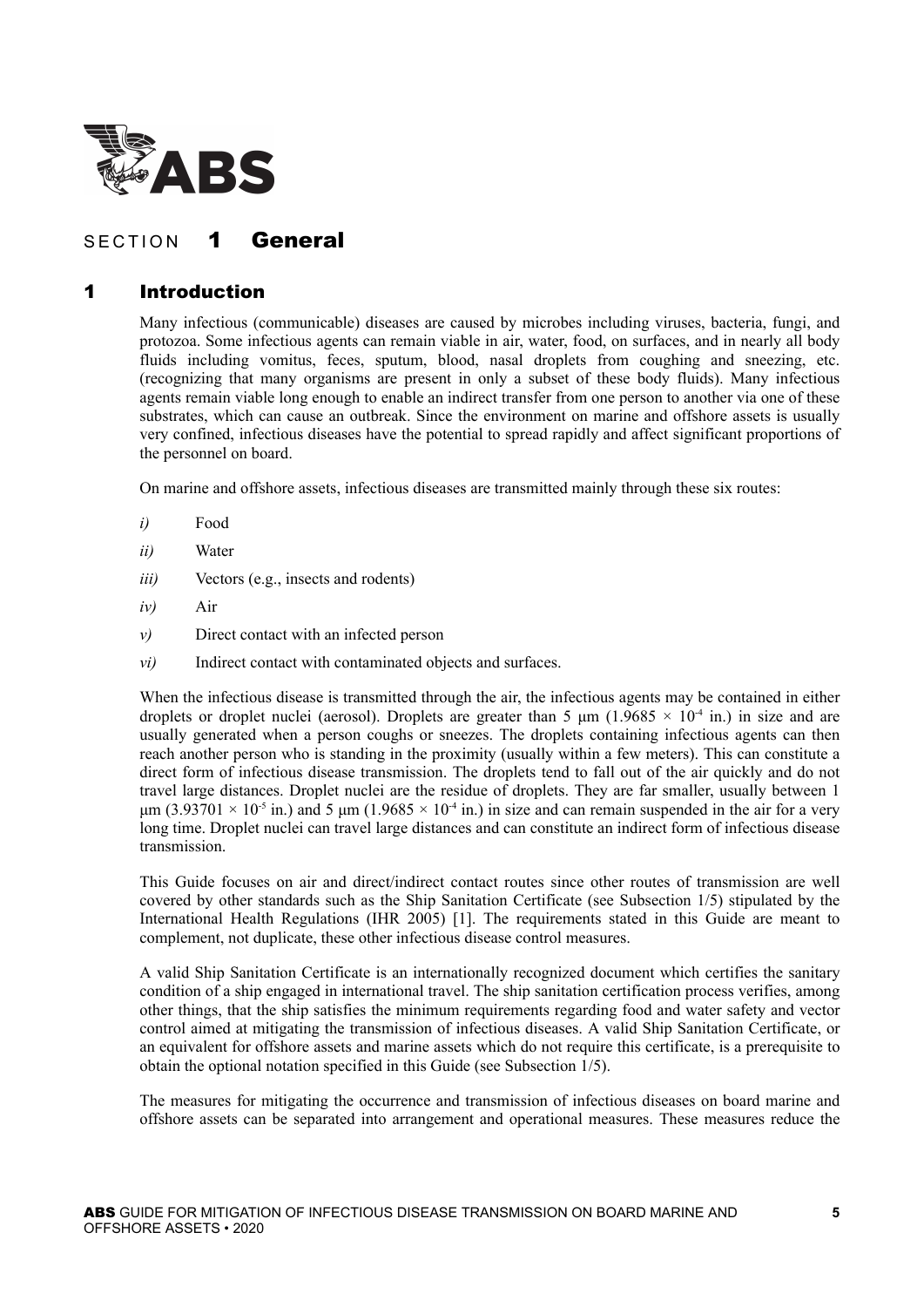<span id="page-5-0"></span>risk of contracting and transmitting infectious disease, thus protecting the health of the crew, passengers, and others in contact with the asset, while maintaining the asset in operational state.

The arrangement requirements contained in Section 2 of this Guide address the layout and configuration of spaces which can be used for the isolation and segregation of crew and passengers, and onshore visitors, as well as the ventilation and interior surfaces of certain accommodation or working spaces.

ABS recognizes that each infectious disease outbreak is different and may present different operational challenges. ABS also recognizes that the same objectives of early detection, prevention, and control of infectious diseases may be achieved using many different operational measures, which are outside the scope of this Guide. Guidelines on the operational measures to mitigate the risks of COVID-19 and other similar infectious diseases that are transmitted via air or direct and indirect contact can be found in the ABS *Guidance Notes on Response Measures to COVID-19 for the Marine and Offshore Industries*.

This Guide has been developed based on several independent governmental and commercial sources including the United States Centers for Disease Control and Prevention (CDC) [2], American National Standards Institute (ANSI) [3], [4], American Society of Heating, Refrigerating and Air-Conditioning Engineers (ASHRAE) [3], [4], American Society for Healthcare Engineering (ASHE) [3], The Facility Guidelines Institute [5], The American Institute of Architects (AIA) [5], the International Organization for Standardization (ISO) [6], [7], and the World Health Organization (WHO) [1], [8], [9].

## 2 Scope

Section 2 of this Guide focuses on the arrangement measures to mitigate infectious disease outbreaks. The requirements address isolation cabins, medical facilities, sanitary spaces and offices designated for use by shore personnel and visitors during an outbreak, storerooms for infectious waste, storerooms for cleaning agents and disinfectants, and the laundry room. The requirements are given with respect to the number, location, and layout of the aforementioned spaces, as well as ventilation and interior surfaces.

Section 3 of this Guide contains requirements for surveys during and after construction.

The requirements contained in this Guide do not replace any requirements of flag State, coastal State, port State, or other governing health authorities.

## 3 Application

This Guide is applicable to marine, offshore, and government assets including naval vessels, commercial vessels, drilling units, production installations, and other offshore units.

## 4 Classification Notations

At the Owner's or shipyard's request, an asset complying with the minimum arrangement criteria provided in this Guide in Sections 2 and 3 may be assigned a notation Infectious Disease Mitigation – Arrangements (**IDM-A**). The arrangement criteria from Section 2 related to any of the isolation cabins, office and sanitary spaces designated for the use by shore personnel and visitors, or stores for solid infectious waste, cleaning agents, and disinfectants may be met by the installation and use of portable modules.

If any of the portable modules installed on board an asset to satisfy the requirements for the **IDM-A** notation are removed from an asset, the asset will no longer maintain the **IDM-A** notation.

## 5 Regulatory Compliance

A prerequisite for obtaining the optional **IDM-A** notation is a valid Ship Sanitation Certificate (e.g., Ship Sanitation Control Exemption Certificate or Ship Sanitation Control Certificate) for all marine vessels that are required to have one as per the International Health Regulations (IHR 2005) [1].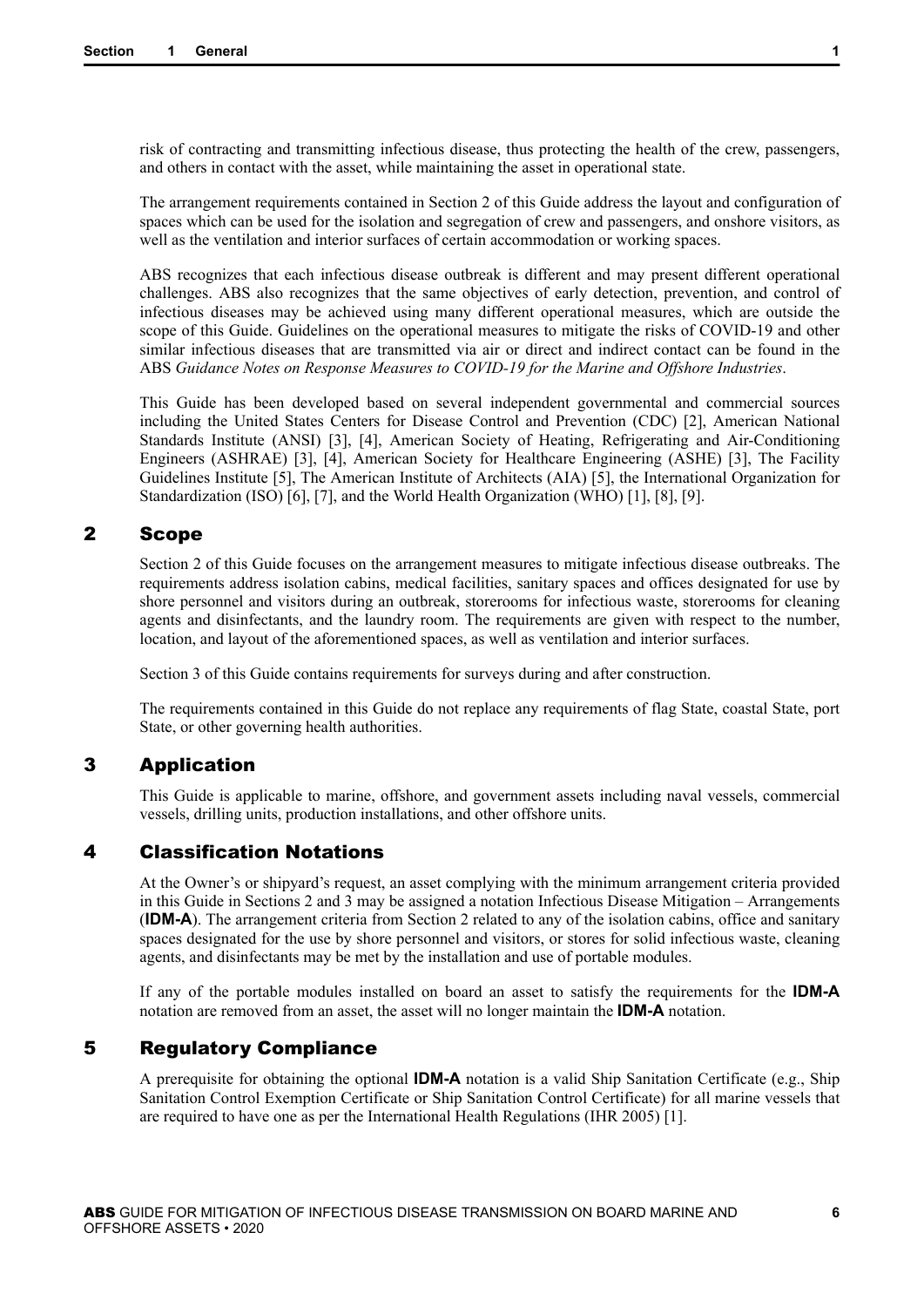<span id="page-6-0"></span>For other marine and offshore assets, the requirements of the flag State, coastal State Authority, or any other jurisdictions which have responsibility for the food and water safety, waste management, and vector control on marine or offshore assets are to be satisfied.

#### 6 Alternatives

ABS will consider alternative arrangements, criteria, and procedures, which can be shown to satisfy the criteria directly cited or referred to in this Guide. The demonstration of an alternative's acceptability can be made through either the presentation of satisfactory service experience or systematic analysis based on valid engineering principles.

## 7 Document and Plans to be Submitted for Engineering Review

For new construction, the drawings and documents are to be provided to ABS Engineering during the design phase. For existing assets, the arrangement drawings and plans, reflecting the current accommodation and work space configurations are to be provided to and reviewed by ABS Engineering, in advance of ABS Surveyor verification.

The following drawings and documents are to be prepared and submitted to ABS Engineering for review when the **IDM-A** notation is requested:

- *i*) General Arrangement-type plan view of each deck annotating the various spaces on each deck. Plan views of all accommodation and work spaces, including any portable modules, are to be included.
- *ii*) The heating, ventilation, and air conditioning (HVAC) system schematics/layout drawings and design specifications for all accommodation and work spaces, including any portable modules, if installed on board the asset.
- *iii*) List of materials used for surfaces in isolation cabins, anterooms, medical facilities, sanitary and office spaces designated for use by shore personnel and visitors during an outbreak, and the solid infectious waste storeroom. Materials used for floors, bulkheads, and furniture are to be submitted.

If portable modules are to be installed on board the asset in order to satisfy the arrangement requirements of this Guide for the **IDM-A** notation, all documentation related to design, construction, and installation of modules is to be provided to ABS Engineering as specified in the ABS *Guide for Portable Accommodation Modules*.

## 8 Definitions

For the purpose of this Guide, the following definitions apply:

*Accommodation Areas/Accommodation Spaces/Accommodation Block:* These include cabins, medical facilities (sick bays), offices, and recreation rooms.

*Anteroom:* A small room leading from a corridor into an isolation room. This room can act as an airlock, reducing the possibility of the escape of contaminants from the isolation room into the corridor.

*Cleaning:* Removal of visible soil (e.g., organic and inorganic material) from objects and surfaces. It is usually accomplished manually or mechanically using water with detergents or enzymatic products [10].

*Close Contact:* The exact definition is infectious disease-specific. In general, a close contact is a person who stayed in close proximity to a suspected or a confirmed case of an infectious disease without wearing accepted personal protective equipment. The probability of disease transmission is also a function of the length of exposure time (e.g. greater exposure time, greater probability of transmission).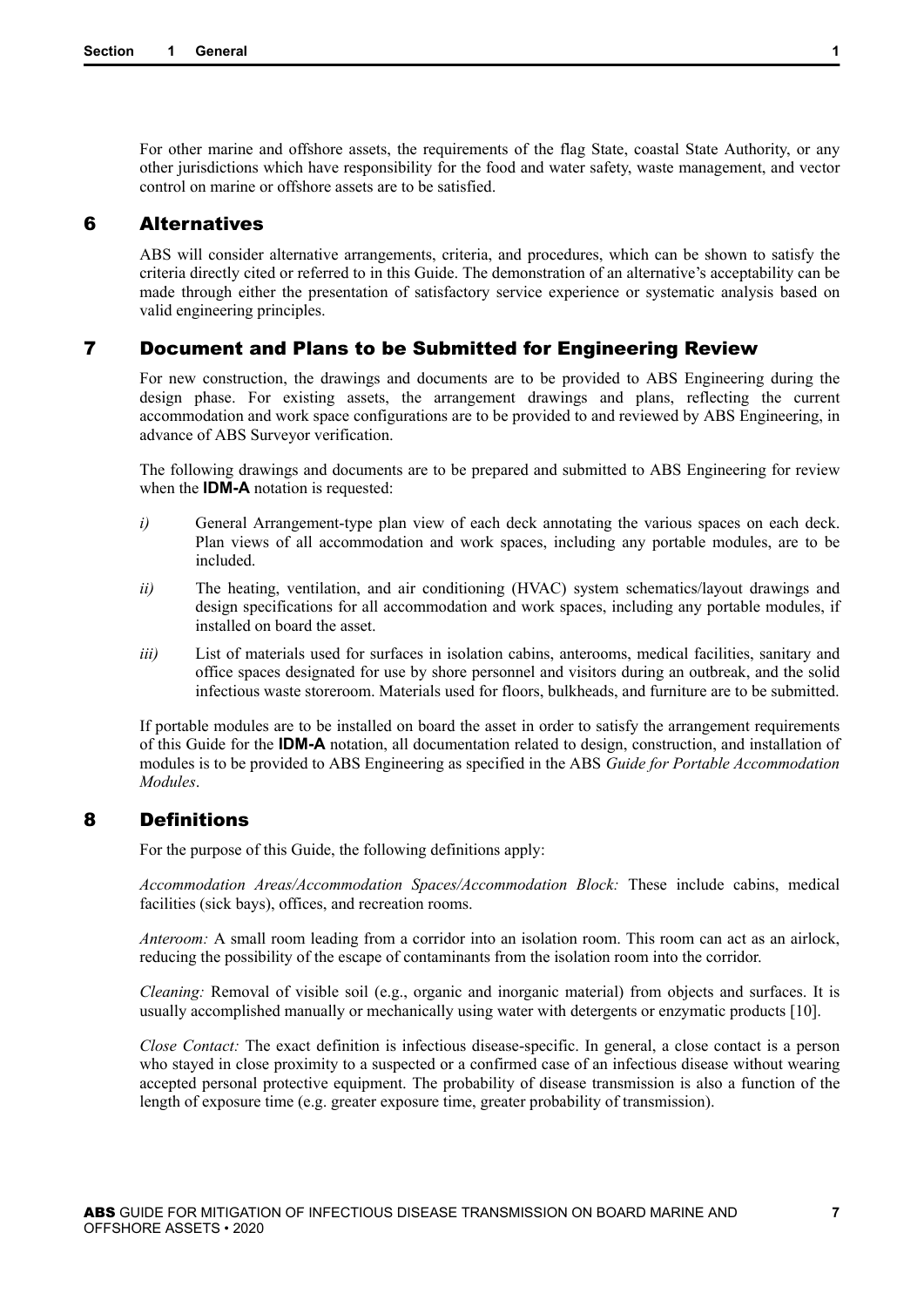<span id="page-7-0"></span>*Confirmed Case:* A person with laboratory confirmation of infection, irrespective of clinical signs and symptoms or a person who meets the surveillance case definition of a confirmed case developed for the particular outbreak investigation.

*Crew:* Any person on board an asset, including the Master, who is not a passenger.

*Crew Spaces:* All areas on an asset intended for crew only, such as crew accommodation spaces and crew work spaces.

*Disinfection:* A process that eliminates many or all pathogenic microorganisms, except bacterial spores, on inanimate objects [10].

*Epidemic:* An increase, often sudden, in the number of cases of an infectious disease above what is normally expected in the population within that area during that specified time period.

*Isolation:* Separation of sick people with a contagious disease from people who are not sick [11].

*Microbe:* Microscopic bacteria, viruses, fungi, and protozoa that may cause disease.

*Outbreak:* an increase in the number of cases over baseline or "expected" number.

*Pandemic:* An epidemic that has spread over several countries or continents, usually affecting many people.

*Passenger:* Any person other than the Master and the members of the crew or other persons employed or engaged in any capacity on board an asset for the business of that asset.

*Pathogen:* Microbe or other organism (such as a parasite) that can cause disease in humans, animals, or plants.

*Sanitation:* Effective use of tools and actions to reduce the numbers and growth of bacteria, viruses, and fungi and help to maintain hygienic conditions.

*Surveillance:* Systematic and ongoing collection, collation, and analysis of data for public health purposes, and the timely dissemination of public health information for assessment and public health response as necessary [8].

*Surveillance Case Definition:* A set of uniform criteria used to define a disease for public health surveillance. Surveillance case definitions enable public health officials to classify and count cases consistently and accurately across reporting jurisdictions [12].

*Suspected Case:* The exact definition is infectious disease, and often outbreak, specific. In general, a suspected case is a person with clinical signs and symptoms of a particular disease, but without laboratory evidence.

*Vector:* An insect, other animal, or other vehicle that can transport an infectious agent [8].

*Work Spaces:* Areas allocated for work. Categories of work spaces include, but are not limited to, navigation bridge, control room, service spaces (e.g., galley, mess room, laundry room, storerooms), machinery spaces, and duty/control stations.

## 9 Abbreviations

| ABS. | American Bureau of Shipping      |
|------|----------------------------------|
| ACH  | Air Changes per Hour             |
| AIA  | American Institute of Architects |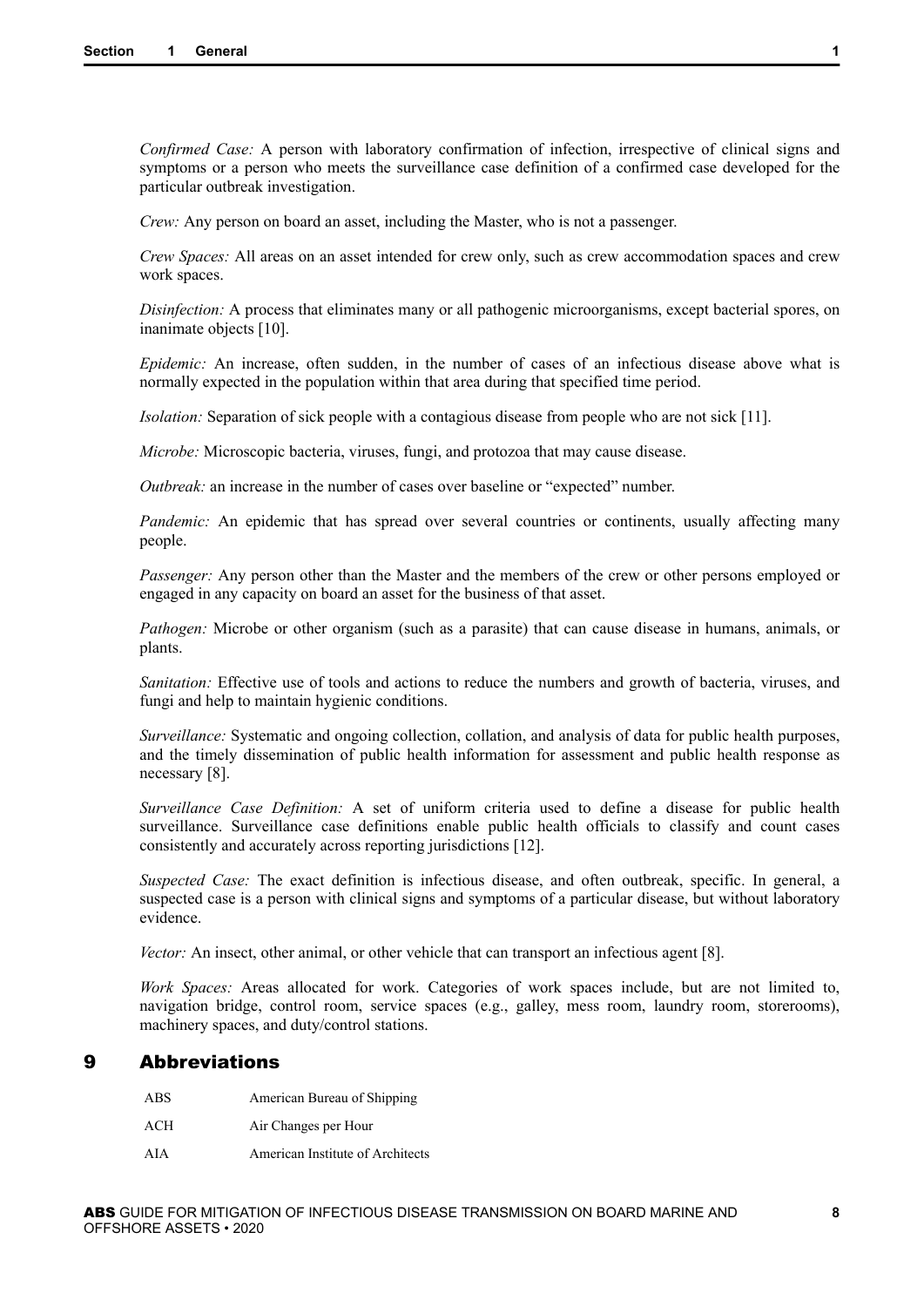| <b>ANSI</b>   | American National Standards Institute                                     |
|---------------|---------------------------------------------------------------------------|
| <b>ASHE</b>   | American Society for Healthcare Engineering                               |
| <b>ASHRAE</b> | American Society of Heating, Refrigerating and Air-Conditioning Engineers |
| <b>CDC</b>    | United States Centers for Disease Control and Prevention                  |
| COVID-19      | Corona Virus Disease - 2019                                               |
| HEPA          | High-Efficiency Particulate Air                                           |
| <b>IHR</b>    | International Health Regulations                                          |
| <b>IMO</b>    | International Maritime Organization                                       |
| <b>ISO</b>    | International Organization for Standardization                            |
| <b>MODU</b>   | Mobile Offshore Drilling Units                                            |
| PPE           | Personal Protective Equipment                                             |
| <b>SOLAS</b>  | International Convention for the Safety of Life at Sea                    |
| <b>TMAS</b>   | <b>Telemedical Assistance Service</b>                                     |
| <b>UVGI</b>   | <b>Ultraviolet Germicidal Irradiation</b>                                 |
| WHO           | World Health Organization                                                 |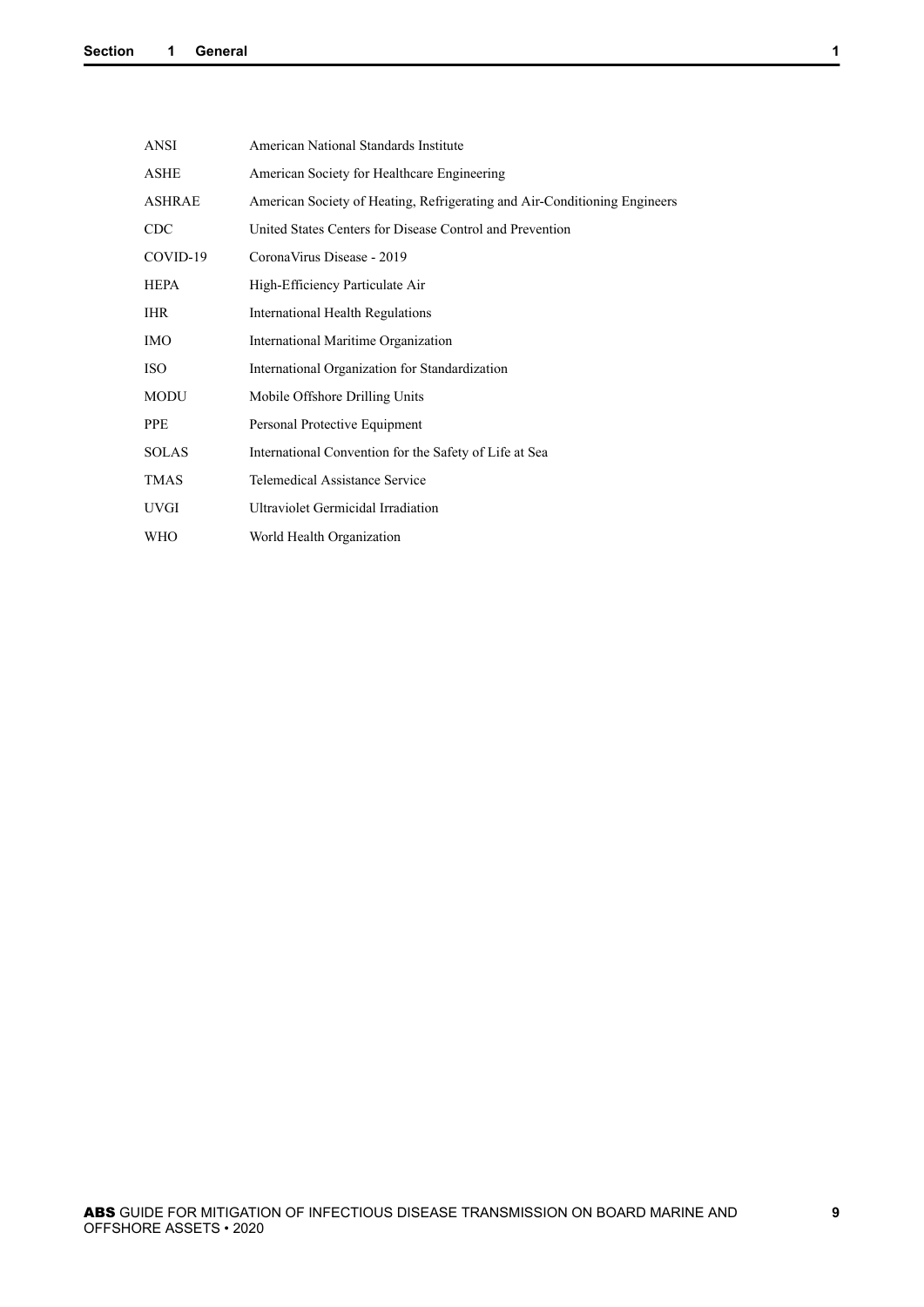<span id="page-9-0"></span>

## SECTION 2 Arrangement Requirements for Infectious Disease Mitigation

## 1 General

Incorporating plans for infectious disease mitigation at the design stage can significantly impact the success of subsequent operational measures taken on board a marine or an offshore asset. This Section contains arrangement requirements for specific spaces inside the accommodation block and work spaces on marine or offshore assets in terms of their number, location, ventilation requirements, interior surface requirements, and telemedicine capabilities. These arrangement requirements are to be considered in addition to the requirements stated in the ABS *Rules for Building and Classing Marine Vessels (Marine Vessel Rules)*, ABS *Rules for Building and Classing Mobile Offshore Units (MOU Rules)*, other ABS Rules and Guides, and statutory regulations, as applicable.

The ventilation design requirements in this Guide for isolation cabins, designated sanitary spaces and offices, laundry room, and storerooms for solid infectious waste and cleaning agents and disinfectants are only applicable during an outbreak of an infectious disease on board a marine or an offshore asset. The ventilation system in these spaces is to be capable of being switched from its normal operation mode to an outbreak operation mode.

## 2 Isolation Cabins

## **2.1 General Requirements**

Isolating a confirmed or a suspected case of an infectious disease along with any of their close contacts into isolation cabins can assist in mitigating the transmission of an infectious disease on board a marine or offshore asset.

Isolation cabins are to be single-occupancy with a window to an open air space (open or fixed type) and a separate sanitary space with a toilet, a shower facility, and a non-hand operated tap. Open type window is to have a seal and is to be fully closed during an outbreak. Isolation cabin is not to have a balcony.

Regular crew or passenger accommodation cabins that satisfy the requirements of Subsection 2/2 can serve as designated isolation cabins during an outbreak of an infectious disease on board a marine or an offshore asset. The isolation cabins may also be constructed as portable modules, in which case they are to satisfy the requirements of Subsection 2/2 of this Guide, as well as the design, construction, and installation requirements for sleeping accommodation modules found in the ABS *Guide for Portable Accommodation Modules*.

Isolation cabins are to be clearly labeled "Isolation Cabin" when they are used as such.

#### **2.2 Number**

Single-occupancy isolation cabins capable of holding at least 5% of the asset's total complement are to be provided. These can be regular crew or passenger accommodation cabins or portable modules which can be readily converted to isolation cabins.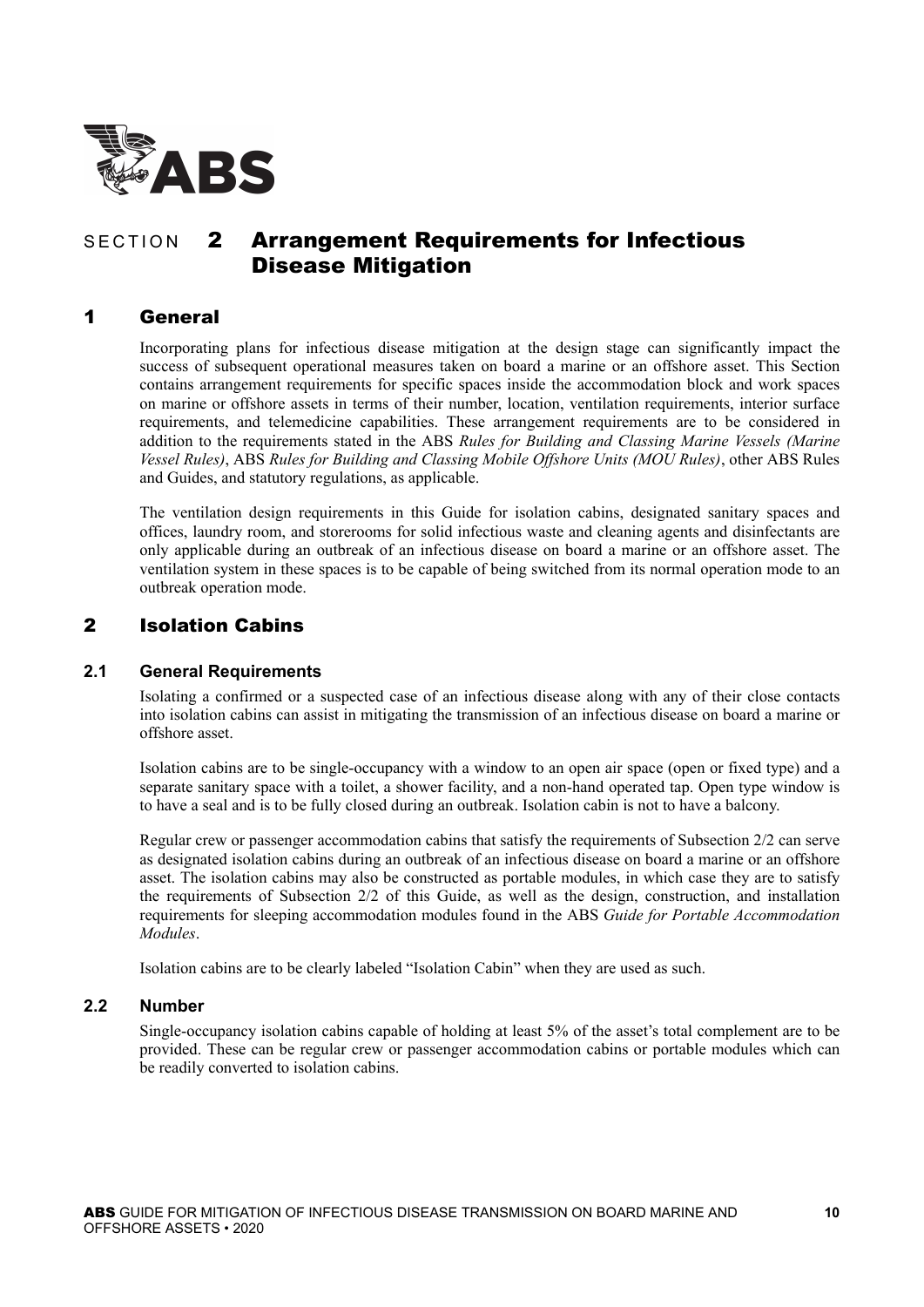## <span id="page-10-0"></span>**2.3 Location and Layout**

The isolation cabins are to be grouped together and located at the end of the accommodation area corridor close to a direct exit or to a staircase with a direct exit to the outside space, which leads to the asset's embarkation/disembarkation station.

In the event of an outbreak, when a cabin is converted to an isolation cabin, it is to be provided with an anteroom. Anterooms are used for personnel entering the isolation cabins to don (put on) and doff (take off) the personal protective equipment (PPE). They serve to protect the people entering the isolation cabins and to enhance prevention of disease transmission.

A crew or a passenger cabin located next to the isolation cabin can act as an anteroom, provided there is a direct access from the anteroom to the isolation cabin (see Section 2, Figure 1). An anteroom between two isolation cabins with a direct access to both is permissible (see Section 2, Figure 2). When two cabins share a sanitary space, one of the cabins may be used as an anteroom, while the other one, with its associated shared sanitary space, can be used as an isolation cabin (see Section 2, Figure 3). The shared sanitary space is for use by the patient in the isolation cabin and serves as a passageway for entering the isolation cabin from the anteroom. The anteroom is not to have a balcony.

Doors between the isolation cabins and anteroom are:

- *i*) To be self-closing with no hold-back device
- *ii)* To swing into the anteroom
- *iii)* Not to be fitted with any ventilation louvers
- *iv*) To be sealed on their top and sides
- *v*) To have an adjustable bottom seal
- *vi)* To have a label on each side to indicate that only one door may be opened at a time

Doors between the anteroom and corridor are:

- *i*) To be self-closing with no hold-back device
- *ii)* To have a seal on their top and sides
- *iii*) Not to require a key to unlock them from the inside
- *iv*) To require a key to unlock them from the corridor
- *v*) To have an adjustable bottom seal
- *vi)* To have closed ventilation louvers, if fitted, during an outbreak
- *vii)* To have a label on each side to indicate that only one door may be opened at a time

Doors leading to isolation cabins directly from the corridor are:

- *i*) Not to require a key to unlock them from the inside
- *ii)* To require a key to unlock them from the corridor
- *iii*) To have closed ventilation louvers, if fitted, during an outbreak
- *iv*) To have a label on each side to indicate that the doors are not to be used during an outbreak. except in emergency situations to escape from the isolation cabin

Anterooms and isolation cabins are to have sealed bulkhead joints and penetrations, monolithic ceilings with sealed bulkhead-ceiling interface, and sealed access panels in order to minimize the air leaks. Floor coverings are to be coved up the bulkheads.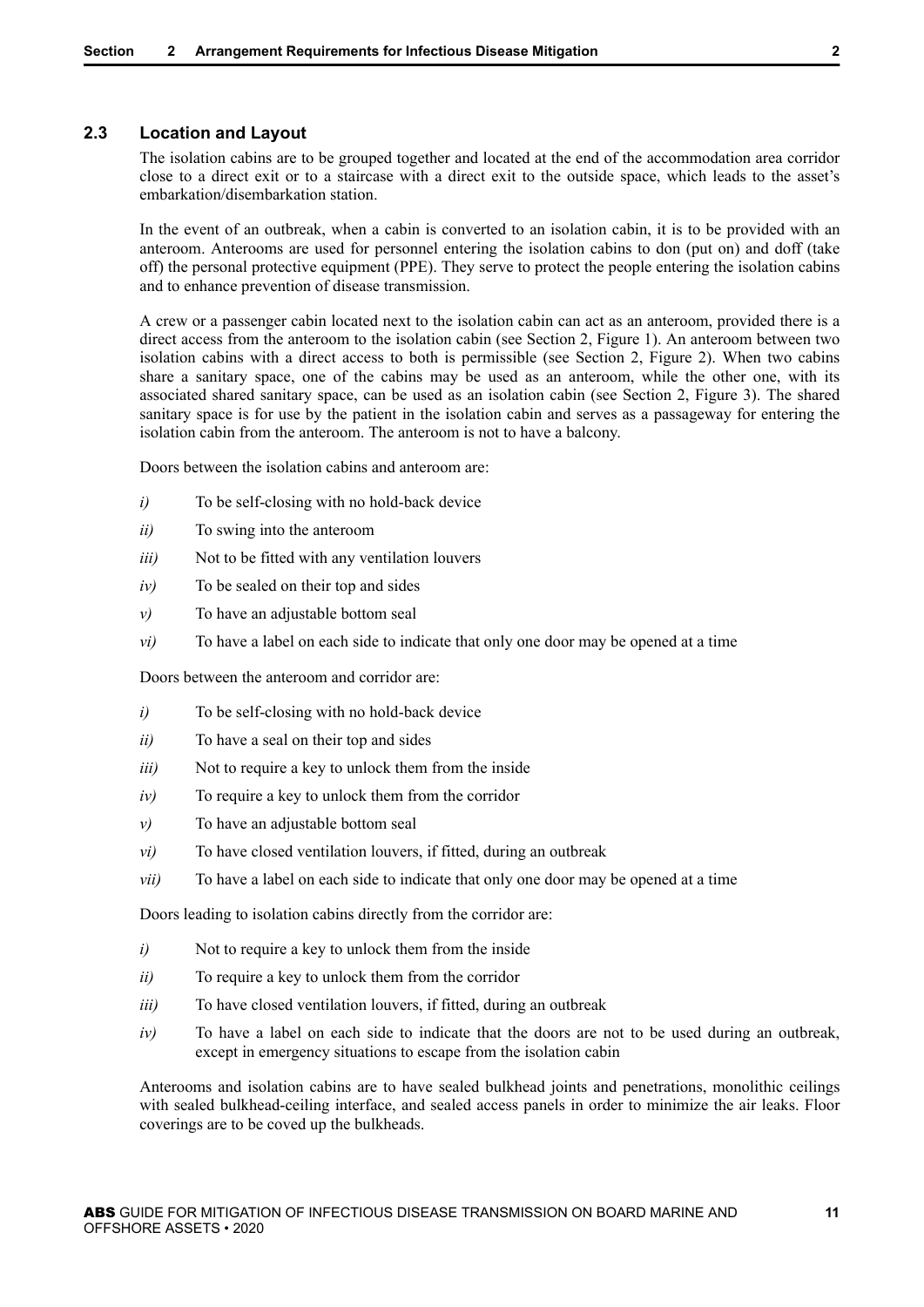<span id="page-11-0"></span>

**FIGURE 1 Isolation Cabin and Anteroom**



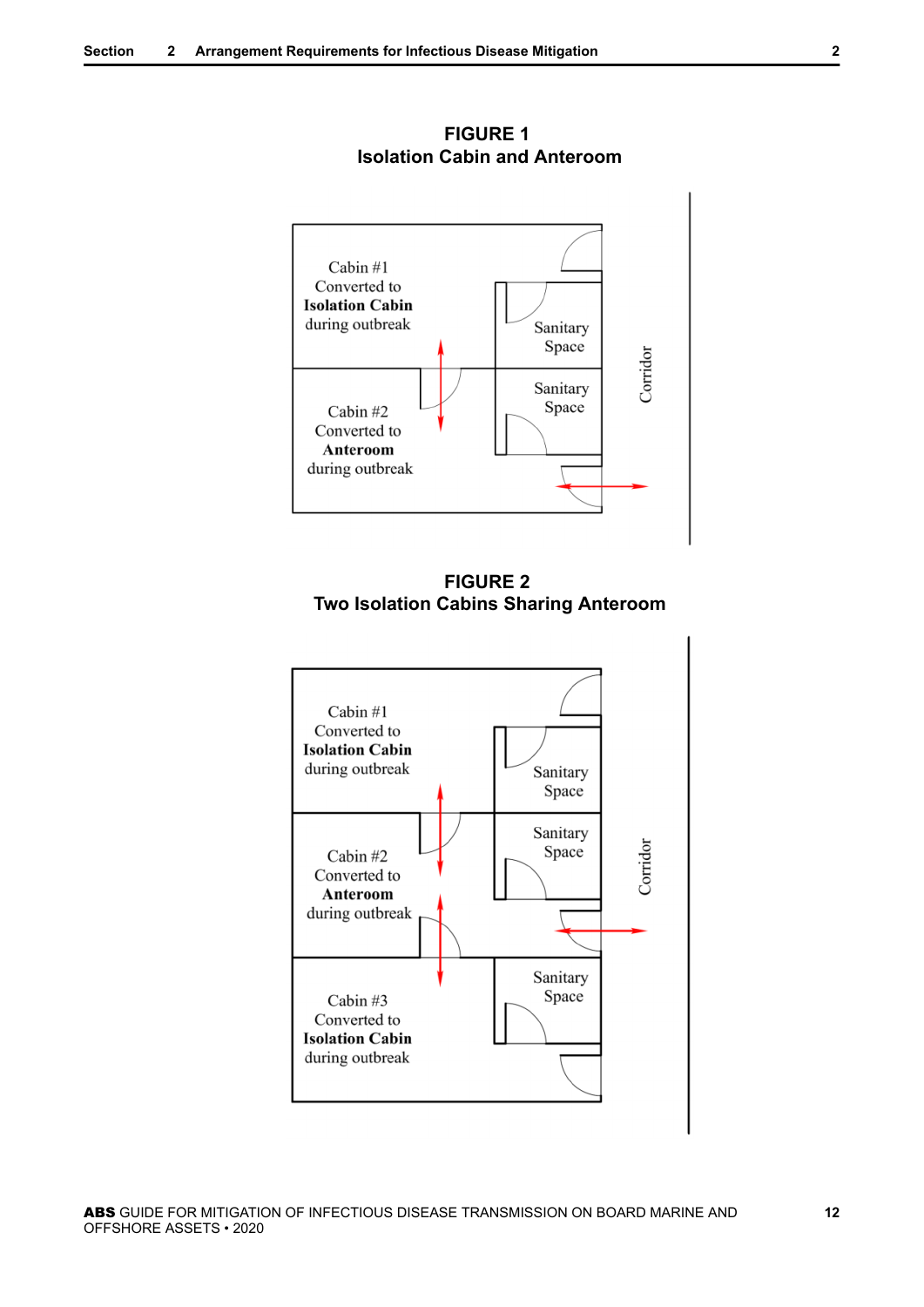

<span id="page-12-0"></span>**FIGURE 3 Isolation Cabin with Shared Sanitary Space and Anteroom**

#### **2.4 Ventilation System**

The ventilation system for the cabins (when converted to serve as isolation cabins), and the associated anterooms, is to satisfy the following requirements:

- *i*) The anteroom is to be under negative pressure (larger air exhaust compared to air supply) with respect to the accommodation area corridor. Isolation cabins and the associated shared sanitary space are to be under a negative pressure with respect to the anteroom.
- *ii*) A pressure differential of at least -2.5 Pa (-0.01 inches of water column) is to be maintained between the anteroom and the accommodation area corridor, and between the isolation cabin or its associated shared sanitary space and the anteroom.
- *iii*) The isolation cabins and associated independent or shared sanitary spaces are to have at least 12 air changes per hour (ACH).
- *iv)* The anterooms and associated independent sanitary spaces are to have at least 10 air changes per hour.
- *v*) The duct supplying the air into the anteroom and isolation cabins with their independent or shared sanitary spaces is to have a gas-tight non-return damper/flap, and the supply air is to be filtered using 90% dust spot efficiency filter.
- *vi*) If more than one isolation cabin or anteroom, and their associated independent or shared sanitary spaces, are connected to the same supply duct, then the local supply duct branches to each such isolation cabin or anteroom, and their associated independent or shared sanitary spaces, are to be fitted with a gas-tight non-return damper/flap.
- *vii*) Exhaust air from the independent or shared sanitary spaces in anterooms and isolation cabins is to be exhausted directly to the open air, without recirculation.
- *viii*) Exhaust air from the anterooms and the isolation cabins, excluding the air from their associated independent or shared sanitary spaces, should be exhausted directly to the open air, without recirculation. Where this is not practicable, it may be recirculated, provided that it is passed through a high-efficiency particulate air (HEPA) filter before being mixed with the air from other spaces. Ultraviolet Germicidal Irradiation (UVGI) is not to be used as a replacement for the HEPA filter.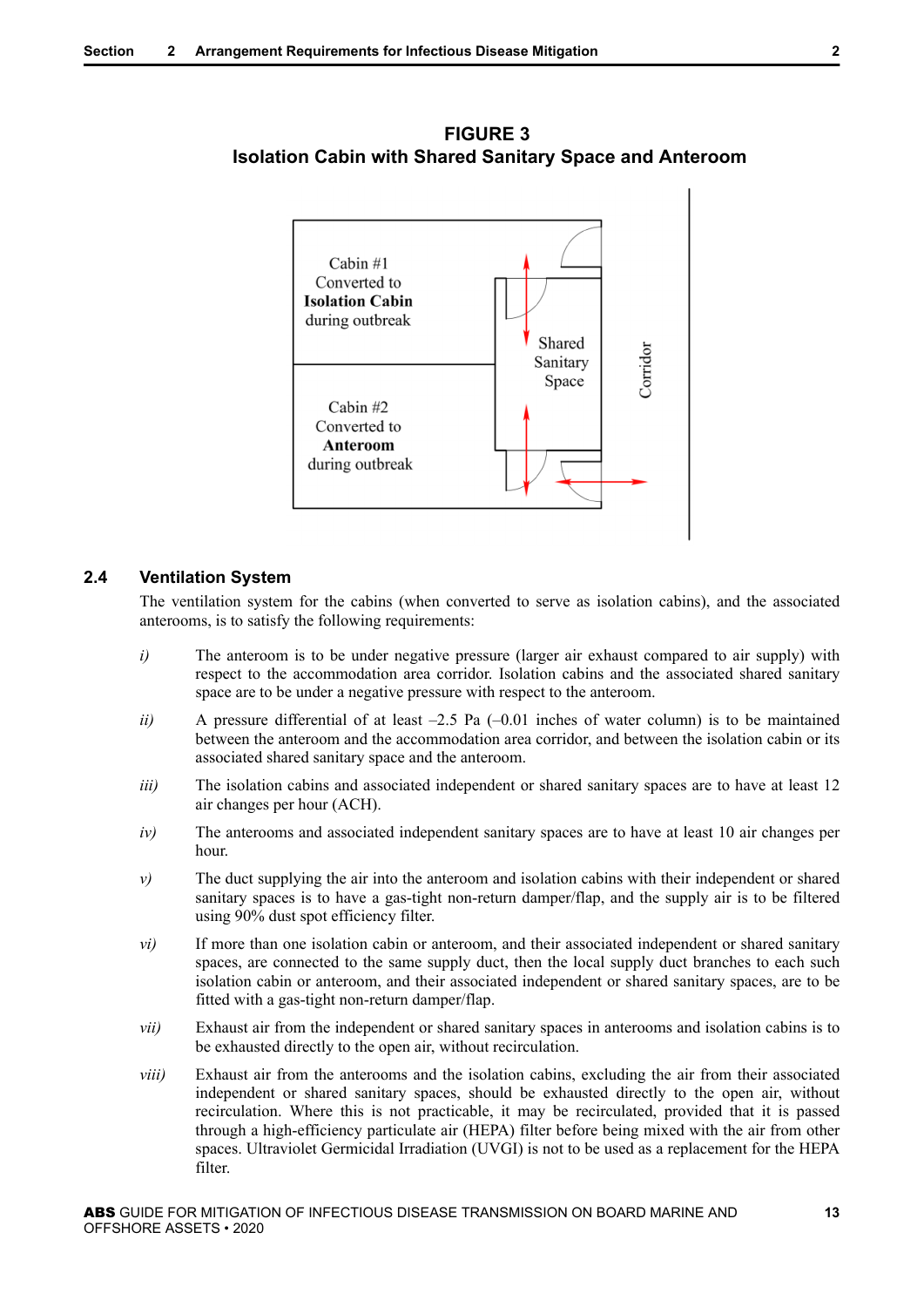- <span id="page-13-0"></span>*ix)* The exhaust duct from isolation cabins, anterooms, and their associated independent or shared sanitary spaces is to be separated from the exhaust duct of other spaces.
- *x)* If more than one isolation cabin or anteroom, and their associated independent or shared sanitary spaces, are connected to the same exhaust duct, then the local exhaust duct branches from each such isolation cabin or anteroom, and their associated independent or shared sanitary spaces, are to be fitted with a gas-tight non-return damper/flap.
- *xi)* The exhaust fan serving isolation cabins, anterooms, and their associated independent or shared sanitary spaces is to be located outdoors, if practical. If the exhaust fan is located indoors, welded or otherwise sealed ductwork is to be used downstream of the exhaust fan.
- *xii)* The exhaust outlet is to be located no less than 8 meters (26 feet) from all air intakes, natural ventilation points, doors, and open-type windows. The exhaust outlet is to be located above the uppermost deck of the accommodation block that is located directly above the isolation cabin or anteroom. In case a portable accommodation module is used for isolation cabin and/or anteroom, the exhaust outlet is to be located above the module.
- *xiii)* Contaminated air is to be discharged vertically and the exhaust outlet is to be clearly labeled as "Contaminated Air".
- *xiv*) The operation of the HVAC system from within the isolation cabin is to be disabled during an outbreak.

Means are to be provided to allow the determination of the differential pressure between the anteroom and the corridor, and between the isolation room, or its associated shared sanitary space, and the anteroom. This can be a small pipe fitting installed through the doors or bulkheads, threaded at one end to accept the hose barb fitting of the differential pressure manometer. When the pipe fitting is not in use, it is to be plugged with a threaded plug on one side and with a plastic plug on the other side. Other suitable arrangements may also be accepted.

#### **2.5 Interior Surfaces**

The interior surfaces of the cabins which can be converted to isolation cabins, the anterooms, and their associated independent or shared sanitary spaces are to satisfy the following requirements:

- *i*) All exposed surfaces of sheathing or joiner panels on walls and bulkheads, as well as deck coverings, are to be accessible for cleaning and disinfection, moisture impervious (incapable of being penetrated by water or other liquids), and are not to be micro-perforated or corrugated.
- *ii*) Bare metal surfaces, other than stainless steel and galvanized steel, are to be avoided.
- *iii*) Untreated wooden surfaces without the finish (paint, lacquer, varnish, drying oil, wax, or shellac) are to be avoided.
- *iv)* Coatings on interior surfaces are to be free of any visible cracks or defects.
- *v*) Textiles and fabrics that are difficult to launder are to be avoided on floors, bulkheads, and furniture.
- *vi)* Mattresses are to have plastic or other impermeable covers.
- *vii)* Where possible, interior corners are to have a radius to facilitate cleaning.

## 3 Medical Facilities

#### **3.1 Location and Layout**

The asset's medical facility or hospital is to be located as close as possible to the entrance into the accommodation block from an open deck space.

The medical facility or hospital entrance doors are: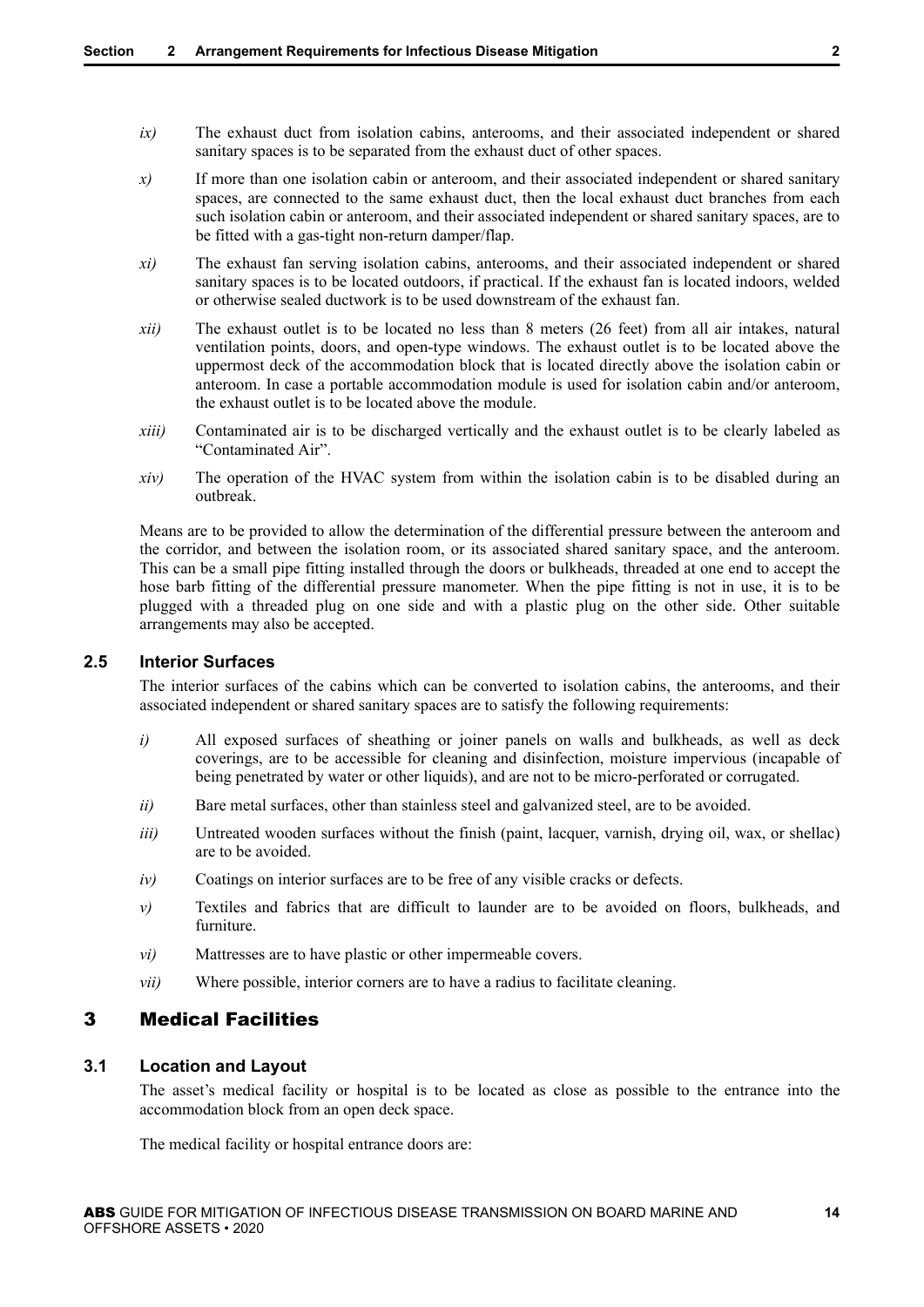- <span id="page-14-0"></span>*i*) To be self-closing with no hold-back device
- *ii*) Not to be fitted with any ventilation louvers
- *iii)* To have a seal on their top and sides
- *iv*) To have an adjustable bottom seal

The medical facility or hospital is to have sealed bulkhead joints and penetrations, monolithic ceilings with sealed bulkhead-ceiling interface, and sealed access panels in order to minimize the air leaks. Floor coverings are to be coved up the bulkheads.

If any space within the medical facility is to be used as an isolation cabin, then such space is also to satisfy the requirements of Subsection 2/2 during an outbreak of an infectious disease.

#### **3.2 Ventilation System**

The ventilation system of the medical facility is to satisfy the following requirements:

- *i*) The medical facilities are to be under negative pressure with respect to accommodation area corridors or other spaces from which there is a direct entrance to the medical facility.
- *ii*) A pressure differential of at least  $-2.5$  Pa  $(-0.01$  inches of water column) is to be maintained between the medical facility and accommodation area corridors or other spaces from which there is a direct entrance to the medical facility.
- *iii*) The supply airflow is to be a minimum of 12 air changes per hour.
- *iv*) Each space inside the medical facility, which can be separated from other spaces with doors, is to have an air supply and air exhaust.
- *v*) All the exhaust air from the medical facilities is to be fed directly to the open air and is to be separated from other onboard exhaust systems.
- *vi*) A gas tight non-return damper (flap) is to be installed in the supply air duct.
- *vii*) The exhaust outlet is to be located no less than 8 meters (26 feet) from all air intakes, natural ventilation points, doors, and open-type windows.

Means are to be provided to allow the determination of the differential pressure between the medical facility and accommodation area corridors or other spaces from which there is a direct entrance to the medical facility. This can be a small pipe fitting installed through the doors or bulkheads, threaded at one end to accept the hose barb fitting of the differential pressure manometer. When the pipe fitting is not in use, it is to be plugged with a threaded plug on one side and with a plastic plug on the other side. Other suitable arrangements may also be accepted.

#### **3.3 Interior Surfaces**

The interior surfaces of the medical facilities are to satisfy the requirements of 2/2.5 for the interior surfaces of isolation cabins, anterooms, and their associated independent or shared sanitary spaces.

## 4 Sanitary Spaces for Shore Personnel and Visitors

At least one sanitary space is to be designated for exclusive use by the shore personnel and visitors during an outbreak.

The designated sanitary spaces may also be constructed as portable modules, in which case they are to satisfy the requirements of Subsection 2/4 of this Guide, as well as the design, construction, and installation requirements for non-sleeping accommodation modules from the ABS *Guide for Portable Accommodation Modules*.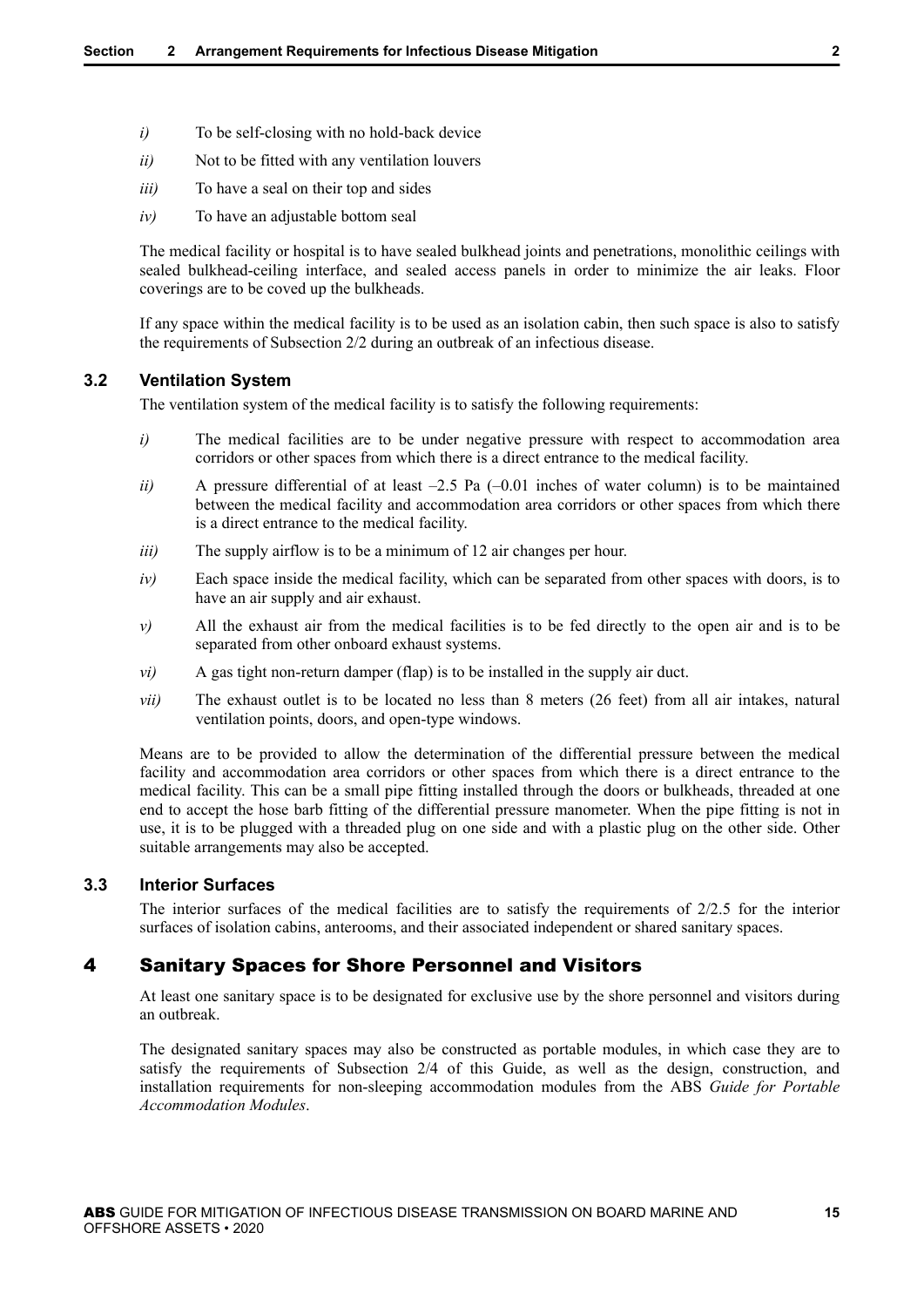<span id="page-15-0"></span>Any visitor requiring an overnight stay is to be treated as a crew member with appropriate screening, embarkation, and disembarkation protocols.

#### **4.1 Location**

The designated sanitary spaces are to be located such as to minimize the possibility of contact between the crew or passengers and shore personnel or visitors. They are to be readily accessible from an outside entrance.

In the event of an outbreak, the outside direct entrances to the designated sanitary spaces are to be marked "Shore Personnel and Visitors Only".

#### **4.2 Ventilation System**

All air from the designated sanitary space is to be exhausted directly to the open air and the exhaust is to be separated from the exhaust duct of other spaces. The exhaust outlet is to be located no less than 8 meters (26 feet) from all air intakes, natural ventilation points, doors, and open-type windows.

The exhaust airflow is to be a minimum of 15 air changes per hour.

#### **4.3 Interior Surfaces**

The interior surfaces of the designated sanitary space are to satisfy the requirements of 2/2.5 for the interior surfaces of isolation cabins, anterooms, and their associated independent or shared sanitary spaces.

## 5 Designated Office for Shore Personnel and Visitors

A marine or an offshore asset is to have an office which can be designated for use solely by the shore personnel and visitors who come on board the asset during an outbreak to conduct necessary business.

The designated office may also be constructed as a portable module, in which case it is to satisfy the requirements of Subsection 2/5 of this Guide, as well as the design, construction, and installation requirements for non-sleeping accommodation modules from the ABS *Guide for Portable Accommodation Modules*.

Any visitor requiring an overnight stay is to be treated as a crew member with appropriate screening, embarkation, and disembarkation protocols.

#### **5.1 Location**

The designated office is to be located such as to minimize the possibility of contact between the crew or passengers, and shore personnel or visitors. It is to be readily accessible from an outside entrance.

### **5.2 Ventilation System**

All air from the designated office is to be exhausted directly to the open air and the exhaust is to be separated from the exhaust duct of other spaces. The exhaust outlet is to be located no less than 8 meters (26 feet) from all air intakes, natural ventilation points, doors, and open-type windows.

The supply airflow is to be at least 12 air changes per hour, and it is not to exceed the exhaust airflow.

#### **5.3 Interior Surfaces**

The interior surfaces of the designated office are to satisfy the requirements of  $2/2.5$  for the interior surfaces of isolation cabins and anterooms.

## 6 Storage Spaces for Infectious Solid Waste

A marine or an offshore asset is to have a designated storeroom for storing infectious solid waste during an outbreak.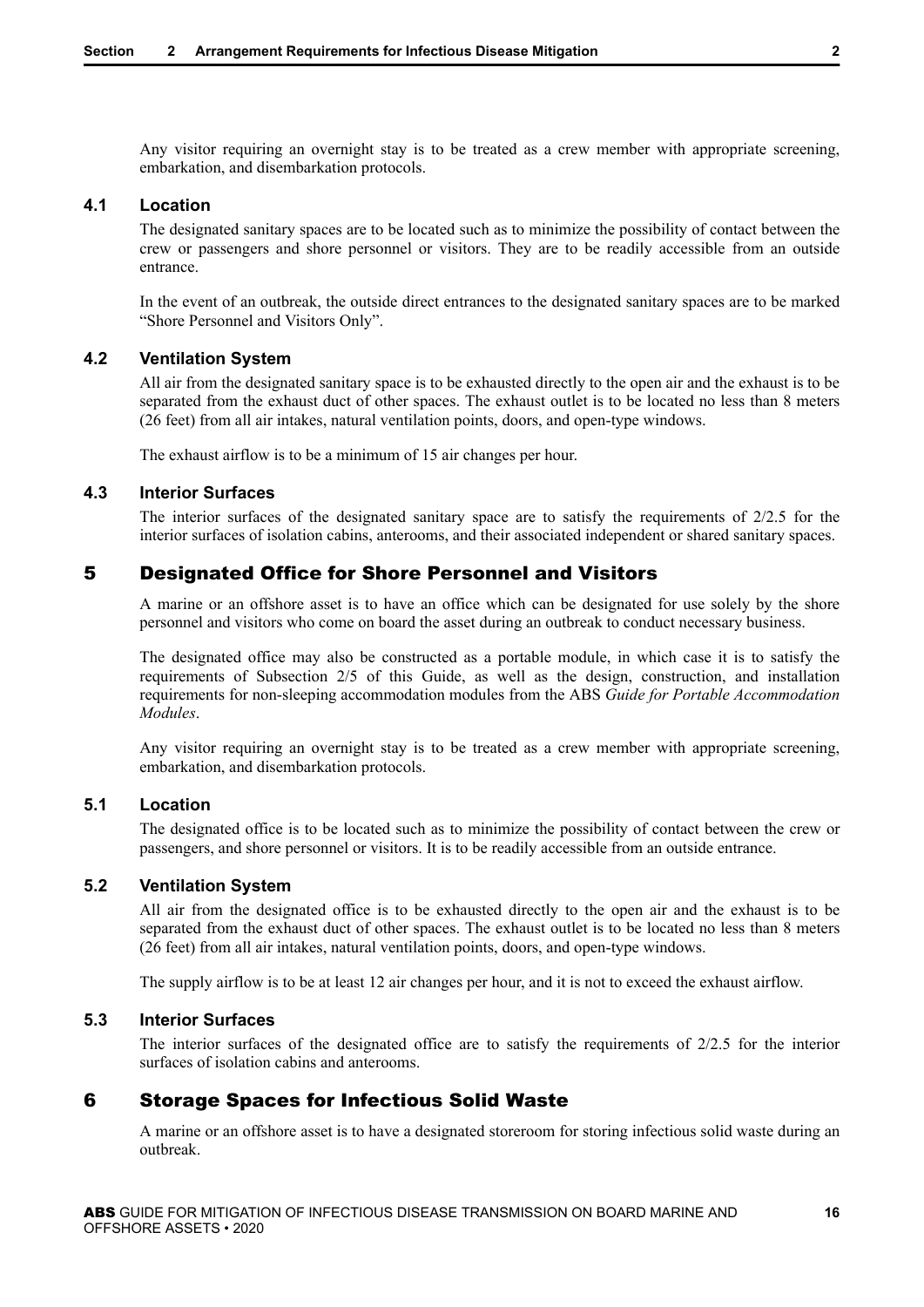<span id="page-16-0"></span>The designated infectious waste storeroom may also be constructed as a portable module. Containers or other portable modules for storage of solid infectious waste are to satisfy the requirements of Subsection 2/6 of this Guide.

#### **6.1 Location**

The storage space for infectious solid waste is to be separated from all other spaces. The entrance into the storage space for infectious solid waste can be from a storage space for non-infectious waste and is to be labeled "Infectious Waste" during an outbreak. The door is to be self-closing with no hold-back device.

The infectious waste storage space can be used to store non-infectious waste when there is no infectious disease outbreak.

The infectious solid waste is not to be exposed to direct sunlight. Any window installed in the space for storing infectious solid waste is to be provided with appropriate shades or blinds.

#### **6.2 Ventilation System**

The infectious solid waste storeroom is to be ventilated with all the exhaust air fed directly to the open air, and the exhaust is to be separated from the exhaust duct of other spaces. The exhaust outlet is to be no less than 8 meters (26 feet) from all air intakes, natural ventilation points, doors, and open-type windows.

The exhaust airflow is to be a minimum of 10 air changes per hour.

#### **6.3 Interior Surfaces**

The interior surfaces of the space for storing infectious waste are to satisfy the requirements of 2/2.5 for the interior surfaces of isolation cabins, anterooms, and their associated independent or shared sanitary spaces.

## 7 Storage Spaces for Cleaning Agents and Disinfectants

A storeroom for cleaning agents and disinfectants may also be constructed as a portable module. Containers or other portable modules for storage of cleaning agents and disinfectants are to satisfy the requirements of Subsection 2/7 of this Guide. Permanent spaces and portable modules for storing flammable cleaning agents and disinfectants are to be considered high risk service spaces requiring additional design review in accordance with the ABS *Marine Vessel Rules*, ABS *Rules for Building and Classing Mobile Offshore Units*, or the IMO MODU Code/SOLAS, as applicable to the asset.

## **7.1 Location and Layout**

When stored, cleaning agents and disinfectants are not to be exposed to direct sunlight. Any window installed in the space for storing cleaning agents and disinfectants is to be provided with appropriate shades or blinds.

If oxidizing disinfectants such as bleach (calcium hypochlorite, sodium hypochlorite) or hydrogen peroxide and flammable disinfectants containing alcohol are stored on board, separate storage spaces are to be provided.

#### **7.2 Ventilation System**

Each storeroom for cleaning agents and disinfectants is to be ventilated with the exhaust air fed directly to the open air. The exhaust airflow is to be a minimum of 10 air changes per hour. The exhaust outlet is to be located no less than 8 meters (26 feet) from all air intakes, natural ventilation points, doors, and open-type windows.

#### **7.3 Interior Surfaces**

All surfaces are to be accessible for cleaning and disinfection.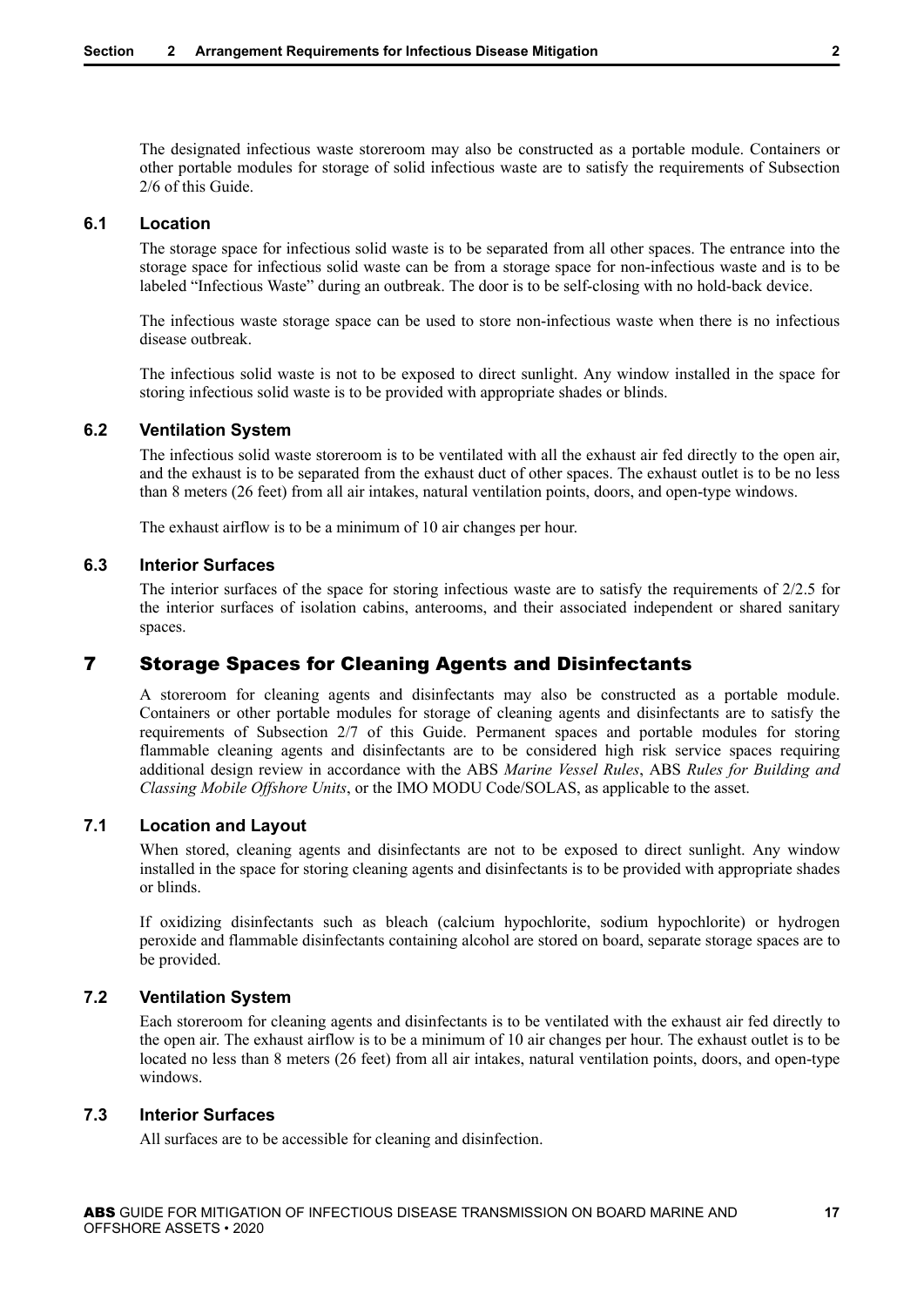## <span id="page-17-0"></span>8 Laundry Room

The laundry room is to have at least one washing machine capable of reaching a water temperature of at least 71°C (160°F) during a wash cycle and capable of adding chlorine bleach during a bleach cycle.

#### **8.1 Ventilation System**

The laundry room is to be ventilated with the exhaust air fed directly to the open air. The exhaust airflow is to be a minimum of 15 air changes per hour. When mechanical supply ventilation is provided, the supply airflow is not to exceed the exhaust airflow.

## 9 Medical Advice

The support infrastructure is to be in place for providing medical advice to doctors or designated medical care personnel. Means are to be provided to allow two-way voice or voice and data communication from the asset to TMAS (Telemedical Assistance Service) or other medical advice service form anywhere within the asset's service area.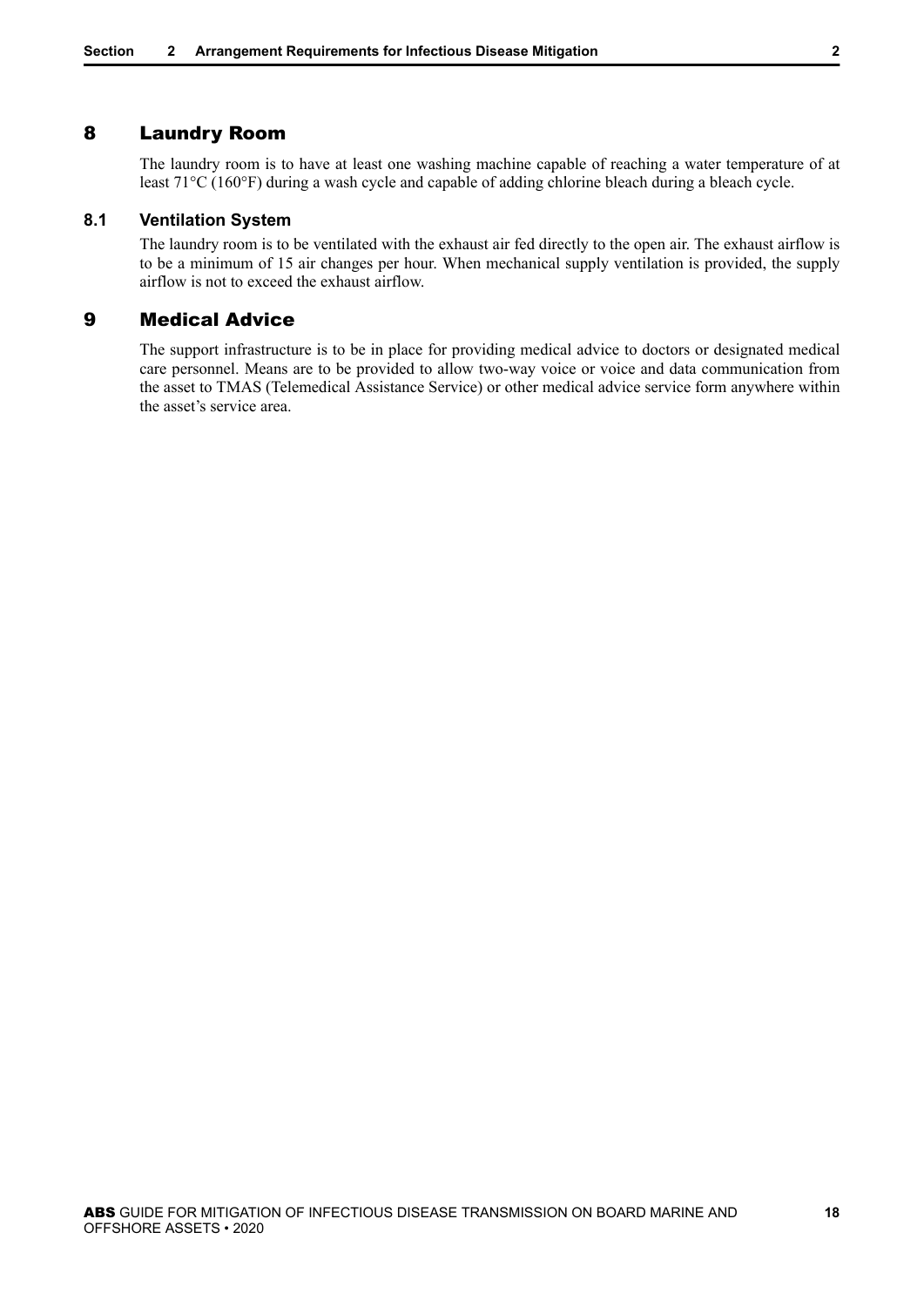<span id="page-18-0"></span>

## SECTION 3 Survey Requirements

## 1 Initial Surveys

This Subsection contains requirements for the initial survey of the arrangement aspects for assets requesting the **IDM-A** notation.

The process for obtaining the **IDM-A** notation is to comprise ABS Engineering reviews and ABS Surveyor verifications. The ABS Surveyor is to verify the following:

- *i*) Accommodation and work spaces and equipment are in accordance with the requirements specified in Section 2 of this Guide.
- *ii)* Availability of documents on board the asset providing evidence that the requirements of Subsection 1/5 have been satisfied. This means that a valid Ship Sanitation Control Exemption Certificate or Ship Sanitation Control Certificate is present on board marine vessels. For offshore assets or assets not required to have the Ship Sanitation Certificates, the ABS Surveyor is to verify that a valid evidence of satisfying the requirements of the flag State, coastal State Authority, or any other jurisdictions which have responsibility for the food and water safety, waste management, and vector control is present on board the offshore asset.
- *iii*) The negative pressure of at least –2.5 Pa (–0.01 inches of water column) inside anterooms and isolation cabins is to be verified by the ABS Surveyor using a differential pressure manometer or equivalent instrument to Surveyor satisfaction.
- *iv*) The negative pressure of at least –2.5 Pa (–0.01 inches of water column) inside the medical facility is to be verified by the ABS Surveyor using a differential pressure manometer or equivalent instrument to Surveyor satisfaction. The negative pressure differential is to be verified at each separate entrance to the medical facility.

## 2 Annual Surveys

This section contains requirements for annual surveys of the arrangement aspects for assets to maintain the **IDM-A** notation.

For maintenance of the **IDM-A** notation, the ABS Surveyor is to verify/perform the following at each Annual Survey:

- *i*) Fire, repair and damage reports since the previous Initial, Annual, or Special Periodical Survey, if any
- *ii)* Any structural or mechanical modifications to the asset in accommodation and work spaces referenced in Section 2 since the previous Initial, Annual, or Special Periodical Survey that have been submitted to and reviewed by ABS Engineering
- *iii*) An examination of accommodation and work spaces referenced in Section 2 as follows:
	- *a)* An examination of isolation cabins and anterooms (at random), medical facilities, and designated office and sanitary spaces for shore personnel and visitors, including their interior surfaces
	- *b)* An examination of storage spaces for infectious solid waste and for cleaning agents and disinfectants, including their interior surfaces
	- *c)* An examination of the ventilation systems of above-mentioned spaces at random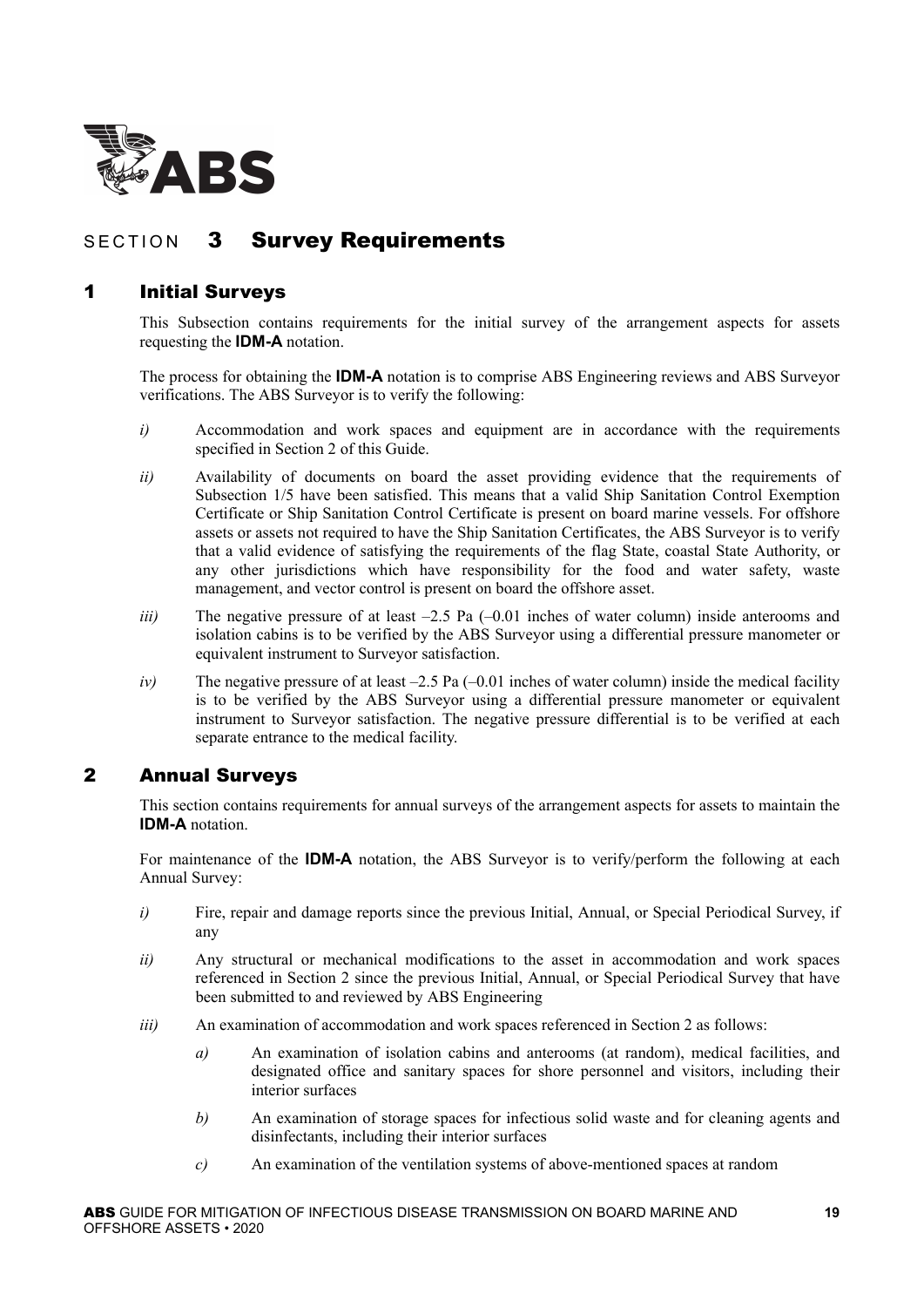<span id="page-19-0"></span>*iv)* Items *ii)* to *iv)* from Subsection 3/1

During the Surveyor's review of the available information, a determination will be made as to whether changes or alterations have taken place that could affect the **IDM-A** notation.

## 3 Special Periodical Surveys

This section contains requirements for special periodical surveys of the arrangement aspects for assets to maintain the **IDM-A** notation.

For maintenance of the **IDM-A** notation, the ABS Surveyor is to verify/perform the following at each Special Periodical Survey:

- *i*) All the items covered by the Annual Survey as required in Subsection 3/2:
	- *a)* An examination of all isolation cabins and anterooms is to be performed as per the approved plans in lieu of random examination required in item iii) of Subsection 3/2.
	- *b)* An examination of ventilation systems of all accommodation and work spaces referenced in Section 2 is to be performed as per the approved plans in lieu of random examination required in item iii) of Subsection 3/2.
- *ii*) Laundry room washing machine is in accordance with the requirements specified in Subsection 2/8 of this Guide
- *iii*) Communication equipment for obtaining medical advice from onshore doctors is in accordance with the requirements specified in Subsection 2/9 of this Guide

During the Surveyor's review of the available information, a determination will be made as to whether changes or alterations have taken place that could affect the **IDM-A** notation.

## 4 Special Considerations

It is recognized that unusual or unforeseen conditions may lead to cases where one or more of the parameters of interest in granting a notation may temporarily fall outside the range of acceptability.

When a departure from criteria is identified, either during the notation's initial issuance or reconfirmation process, it is to be reviewed by ABS in consultation with the shipyard or the Owner. When the arrangement aspects of the asset depart from the stated criteria, these are to be subjected to special consideration by ABS upon the receipt of details about the departure. Depending on the degree and consequences of the departure, the shipyard or Owner may be required to provide an assessment and remediation plan to obtain or maintain the notations.